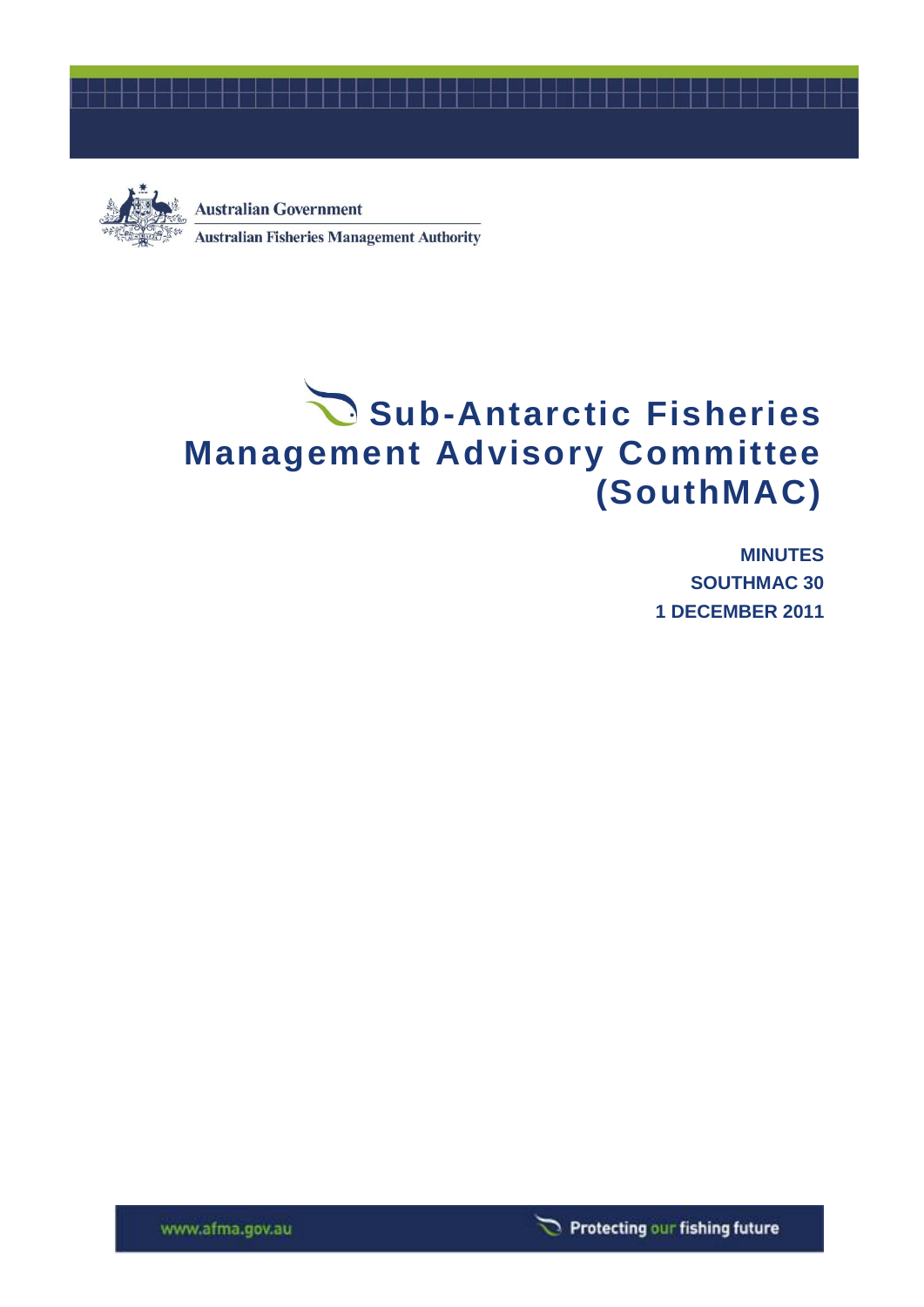#### **SUB-ANTARCTIC FISHERIES MANAGEMENT ADVISORY COMMITTEE (SouthMAC)**

**CHAIR**: Mr Bill Nagle **Date:** 1 December 2011 **Venue**: CSIRO Marine Laboratories, Hobart

## **Attendance**

#### **Members**

#### **Observers**

Mr Rhys Arangio, industry Mr Mike Tudman, industry

Mr Bill Nagle – Chair Dr Malcolm Haddon, Scientific Member Ms Lihini Weragoda, AAD Mr Martin Exel, Industry Member Mr Les Scott, Industry Member Mr Jon Bryan, Conservation Member Mr Peter Neave, AFMA Member (by phone)

## **Introduction**

The thirtieth meeting of the Sub-Antarctic Fisheries Management Advisory Committee (SouthMAC 30) was held in Hobart on 1 December 2011.

The primary objectives of the meeting were to discuss:

- $\triangleright$  the outcomes of the thirtieth meeting of the Commission for the Conservation of Antarctic Marine Living Resources (CCAMLR XXX);
- proposed amendments to the Heard Island and McDonald Islands (HIMI) Fishery Management Plan;
- $\triangleright$  review of the HIMI Fishery Management Plan; and
- $\triangleright$  the situation in relation to the Antarctic fisheries budget acquittals for 2010/11 and the levy-base for 2011/12.

### **Agenda item 1 - Preliminaries**

SouthMAC 30 was opened at 9.15 am on 1 December 2011 by the Chair, Mr Bill Nagle.

Mr Nagle welcomed the attendance of Mr Rhys Arangio from Austral Fisheries Pty Ltd and Mr Mike Tudman from Australian Longline Pty Ltd as observers to the meeting.

The AFMA Member, Peter Neave, participated in all the discussions by phone.

#### **Declaration of interests**

Mr Martin Exel and Mr Les Scott declared their interests on all agenda items.

Mr Exel advised that his Company owns Statutory Fishing Rights (SFRs) in the Heard Island and McDonald Islands (HIMI) Fishery and the Macquarie Island Toothfish Fishery (MITF). He was not aware of any investigation or prosecution action by AFMA against his Company and was not aware of any legal action taken by his Company against AFMA. He advised that his Company was being investigated by the Tasmanian State Government in relation to Macquarie Island.

Mr Scott advised that his Company owns SFRs in the HIMI Fishery and the MITF and he was not aware of any investigation or prosecution action by AFMA against his Company or of any legal action by his Company against AFMA.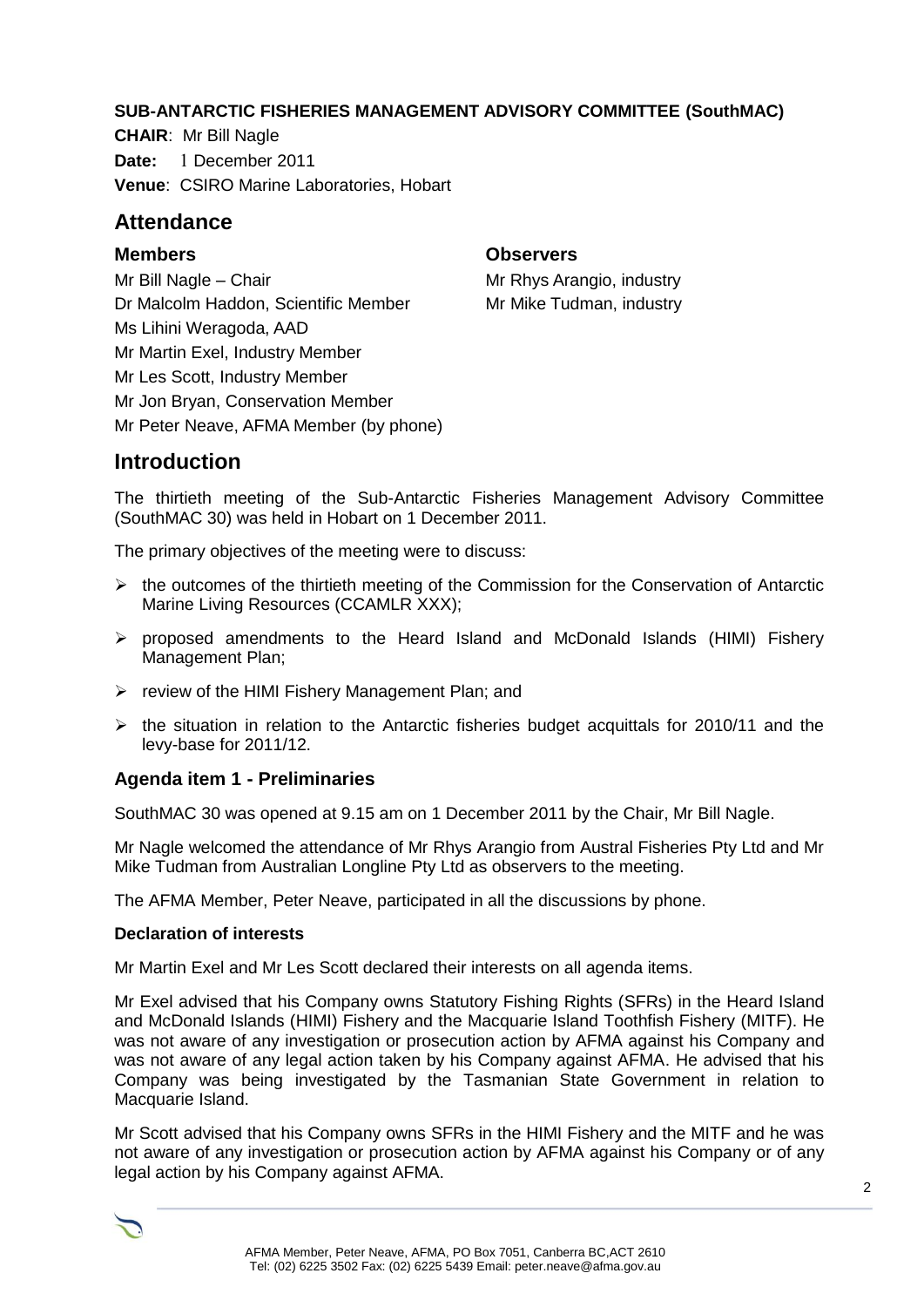#### **Apologies**

No apologies were received.

#### **Adoption of agenda**

SouthMAC adopted the agenda without change.

#### **Agenda item 2 – Adoption of Minutes from SouthMAC 29**

SouthMAC noted that the Minutes from SouthMAC 29 held on 2 December 2010 were considered and adopted by Members out-of-session. Recognising the period between SouthMAC meetings, Members agreed to continue to clear the draft minutes out-of-session so they could be posted on the AFMA website soon after the meeting concluded.

#### **Agenda item 3 - Action arising from SouthMAC 29**

SouthMAC discussed the action arising from SouthMAC 29.

| <b>Item</b>                                                                                                                                                                                                                                                                                                                                                                                                                                                                                                                           | <b>Status</b>                                                                                                                                                                                                             |
|---------------------------------------------------------------------------------------------------------------------------------------------------------------------------------------------------------------------------------------------------------------------------------------------------------------------------------------------------------------------------------------------------------------------------------------------------------------------------------------------------------------------------------------|---------------------------------------------------------------------------------------------------------------------------------------------------------------------------------------------------------------------------|
| MITF Management Plan amendment - The<br>HIMI Fishery and MITF Management Plan<br>amendments<br>postponed<br>were<br>pending<br>resolution by industry on the MITF SFR<br>issue. The AFMA Commission approved<br><b>MITF</b><br>amendment<br>proceeding<br>with the<br>provided<br>industry<br>reached<br>unanimous<br>agreement on the allocation of SFRs.<br>Messrs Exel and Scott agreed to provide<br>notification of the agreement to AFMA in<br>writing.                                                                         | Completed.<br><b>MITF</b><br>The<br>Plan amendment has<br>been<br>accepted by the Parliamentary Secretary for<br>Agriculture, Fisheries and Forestry and will<br>be registered before the start of the 2012/13<br>season. |
| Toothfish ageing - Estimates of size at<br>maturity at Macquarie Island suggest that<br>toothfish mature up to four years later than in<br>the HIMI Fishery and they appear to grow<br>more slowly and possibly to a smaller<br>maximum size. Commensurate with this the<br>maximum age also appears to be greater. To<br>increase the certainty relating to these<br>estimates is the impetus behind the request<br>that the size-at-maturity be investigated in<br>longline operations in both the MITF and<br><b>HIMI Fishery.</b> | Ongoing.<br>Dr Haddon provided an update. Stock<br>assessment scientists from AAD and CSIRO<br>closely liaising<br>data provision,<br>are<br>on<br>including ageing data and data from 2011/12<br>fishing operations.     |
| MITF TACs - SouthMAC noted that out-of-<br>session consideration will be sought in March<br>2011 on the MITF TAC recommendations for<br>2011/12<br>season. This<br>will<br>follow<br>the.<br>consideration by SARAG of the<br>stock<br>assessment, prepared by CSIRO, in March<br>2011.                                                                                                                                                                                                                                               | Completed.<br>TACs were set for 2011/12 season. SARAG<br>will consider the 2012/13 TACs at their March<br>2012 meeting and SouthMAC will be asked to<br>consider the recommendation out of session.                       |
| <b>Budgets</b> - Mr Scott sought clarification of the<br>application of AFMA overheads<br>to the<br>observer budget and the costs of data<br>management. Mr Neave<br>undertook<br>to<br>investigate the matter further.                                                                                                                                                                                                                                                                                                               | Budget issues were discussed and reported<br>on under agenda item 11.                                                                                                                                                     |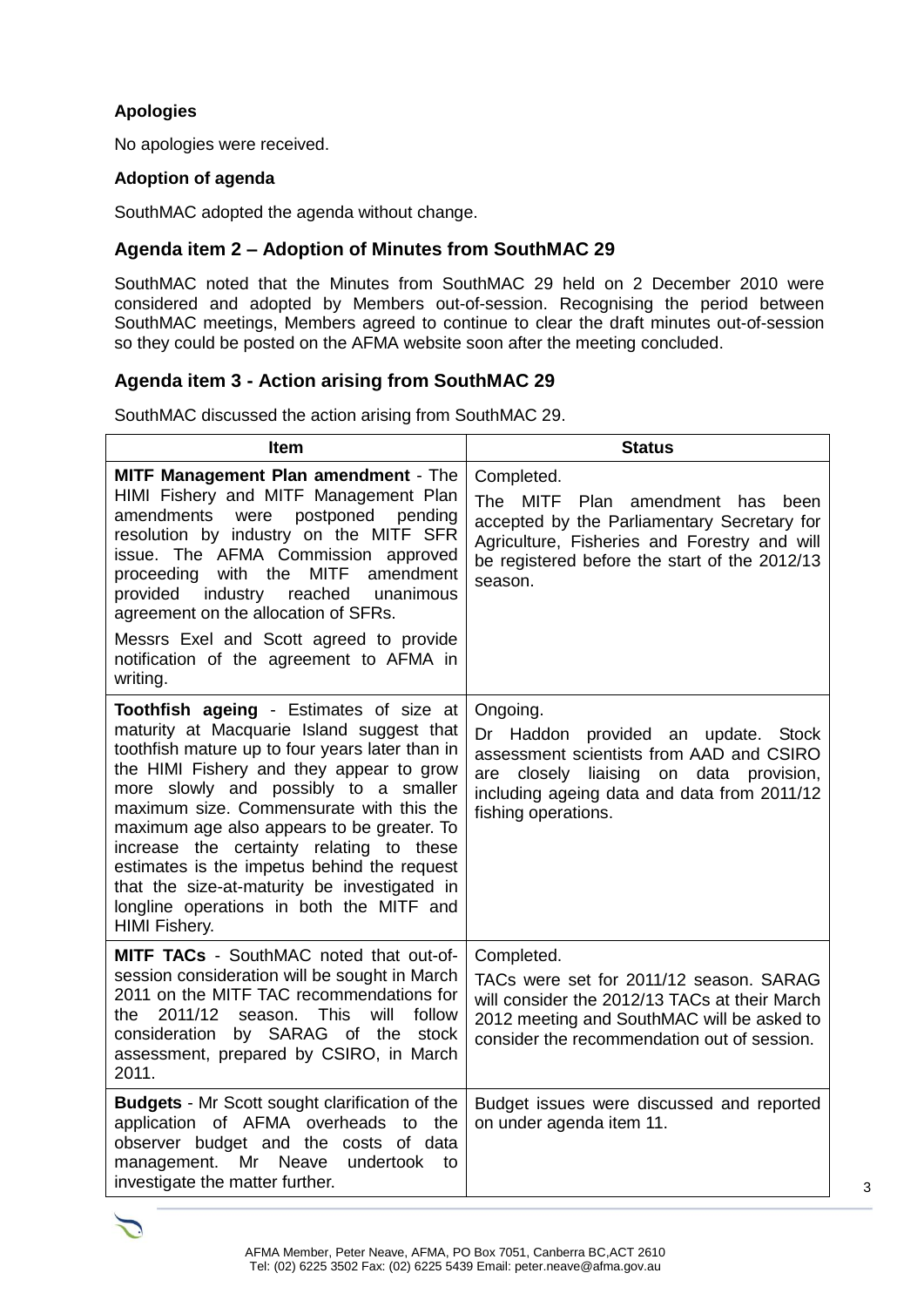## **Agenda item 4 – Correspondence**

SouthMAC noted the following correspondence which had been received between meetings:

- $\geq$  10 March 2011 an e-mail from Peter Neave to Members providing background information on the out-of-session discussion on the TACs for the 2011/12 season in the Macquarie Island Toothfish Fishery. The recommended TACs were subsequently approved by the AFMA Commission;
- 15 April 2011 a letter from James Findlay (AFMA CEO) to MAC Chairs on improvements to MACs.
- May 2011 a letter from Richard Stevens (Acting Chair, AFMA) on outcomes of May 2011 Commission meeting and agreement to release MITF Management Plan amendments for a period of public comment;
- 8 July 2011 a letter from Michael Egan (AFMA Chair) on outcomes of June 2011 Commission meeting and agreement to determine the MITF Management Plan amendment to amalgamate the two sectors (Aurora Trough and Macquarie Ridge) into a single area;
- $\geq$  13 July 2011 letter from James Findlay to Bill Nagle on the draft budgets for the HIMI Fishery and MITF for 2011/12;
- $\geq$  17 August 2011 a letter to MAC and RAG Chairs on the key messages from the MAC and RAG workshop;
- 25 October 2011 an e-mail from Peter Neave to SARAG and SouthMAC Members regarding pot fishing in the HIMI Fishery. Potting has become an approved fishing method following expiry of a direction which had limited fishing methods to just trawling and longlining; and
- 10 November 2011 an e-mail from Peter Neave to SARAG and SouthMAC Members regarding the recommended TACs for the HIMI Fishery for the 2011/12 season. The recommended TACs were subsequently approved by the AFMA Commission.

### **Agenda Item 5 – Report on fishing operations**

SouthMAC noted the verbal reports from Messrs Exel and Scott on fishing operations in sub-Antarctic waters. The information would be provided as a commercial-in-confidence report to the AFMA Commission.

Mr Exel reported that Antonio Vidal, the major remaining player in the illegal, unregulated and unreported (IUU) catch in the Antarctic toothfish fisheries, had been jailed in Spain for 18 months. Mr Exel reported that as Mr Vidal had been rumoured to control the only IUU operations for Antarctic toothfish. A zero IUU catch was expected from Antarctic waters over the coming year.

#### **Agenda item 6 – Report from SARAG 43**

The 43<sup>rd</sup> meeting of the Sub-Antarctic Resource Assessment Group (SARAG) was scheduled to be held on 30 November 2011. It was postponed until 13 December. The Minutes from SARAG 43 will be posted on the AFMA website.

## **CCAMLR**

### **Agenda item 7 – Report on the outcomes of CCAMLR XXX**

SouthMAC discussed the report prepared by AFMA on the outcomes of the thirtieth meeting of the Commission for the Conservation of Antarctic Marine Living Resources (CCAMLR XXX) and associated meetings which were held in Hobart during the period 24 October to 4 November 2011. The report is provided at Attachment A.

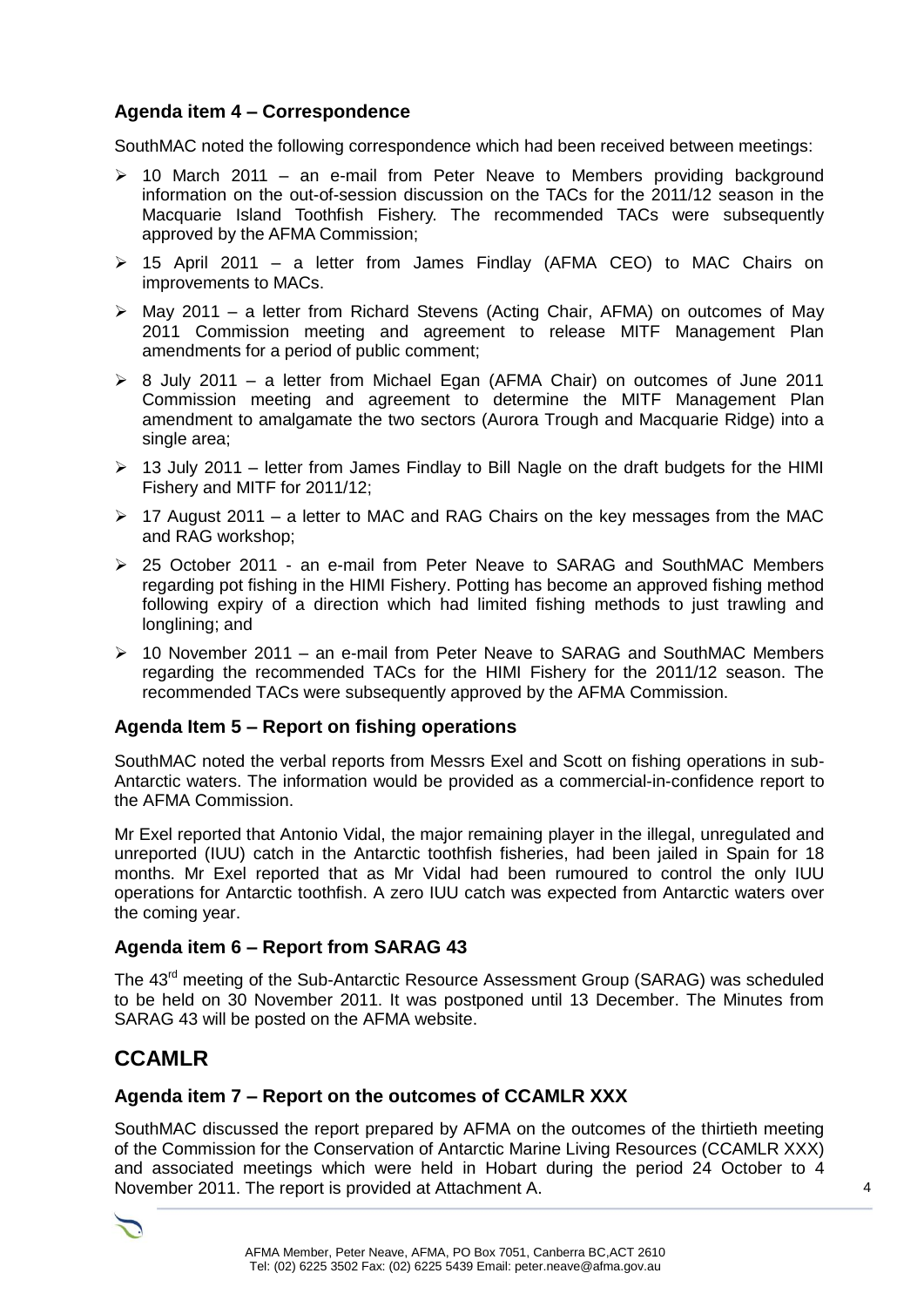SouthMAC noted that the AFMA Commission had determined the TACs in the HIMI Fishery for the 2011/12 season. The TACs for the target species are 2730 tonnes for Patagonian toothfish and 30 tonnes for mackerel icefish and are set at the levels prescribed by CCAMLR.

SouthMAC also noted that CCAMLR agreed to implement the following limit reference point for mackerel icefish: where the stock assessment indicated a stock biomass of less than 1000 tonnes, or the decision rules indicate a catch limit of less than 100 tonnes, a commercial catch would not be set. Instead, a 30 tonnes combined research and bycatch limit would apply, which would allow the annual trawl survey to continue to monitor the stock and accommodate by-catch of icefish that may occur in toothfish trawl fishery.

The limit reference point for icefish was triggered and applies because the total biomass from the 2011 survey was estimated to be 983 tonnes. This is not uncommon as the stock is subject to high natural recruitment fluctuations. Setting the TAC at 30 tonnes will mean that there is no targeting of icefish in the 2011/12 season.

SouthMAC also noted that Australia had been successful in advocating the removal of the night setting requirement during the longline extension period of 15 – 30 April in the HIMI Fishery. This measure will be trialed over two years. This means that longlines can be set at any time during the longline season.

## **Heard Island and McDonald Islands Fishery**

#### **Agenda item 8 – Management Plan amendments**

SouthMAC discussed the amendments to the Heard Island and McDonald Islands (HIMI) Fishery Management Plan which propose to:

- $\triangleright$  remove the minimum quota holding requirement for non-trawl fishing methods;
- $\triangleright$  move the mechanism for setting the minimum quota holding for trawl fishing methods to a determination; and
- $\triangleright$  make minor changes to some definitions and remove specific reference to the Bycatch Action Plan.

SouthMAC noted their previous out-of-session discussion in October 2011 on the issue where they had supported the amendments proceeding and having them released for a period of public comment.

SouthMAC also noted the increasing trend to catch toothfish by non trawl methods, particularly by longlining. In the 2010/11 season, a trawler and two longliners (one also capable of undertaking pot fishing) operated in the HIMI fishery. The toothfish were caught 54.9% by longlining, 43.8% by trawling, and 1.3% by potting. The larger fish taken in nontrawl operations results in higher returns and has a positive benefit in terms of projected TAC increases over time. Generally stakeholders support taking fish by non-trawl methods.

The main issue discussed was in relation to the minimum quota holding determination for trawl operations. SouthMAC noted that AFMA is looking to remove unnecessary regulation in fisheries and to remove impediments to effective markets and economic efficiency. The AFMA Executive sought SouthMAC advice on how retaining the minimum quota holding for trawl methods (but not other methods) best pursues AFMA's legislative objectives.

SouthMAC were of the view that there are often unique circumstances that should be taken into account when dealing with management of individual fisheries. It was noted that the HIMI Fishery had been subject to stable management and a stable operating environment over many years with progressive changes being made over time as information became available following stakeholder consultation. The successful introduction of longline fishing over time provides such an example.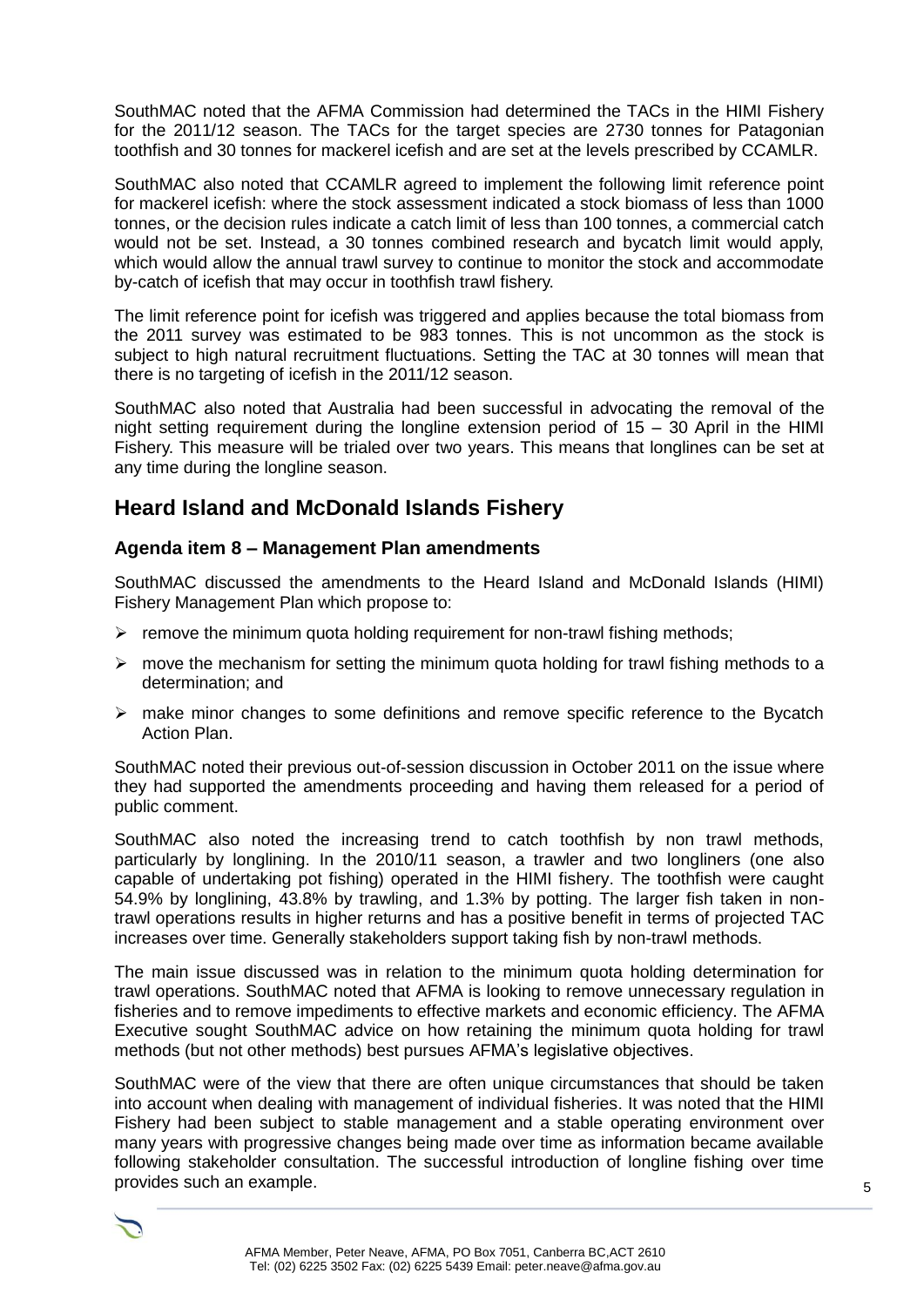A stable operating environment provides industry with certainty and a basis on which to invest. A key issue identified was that there is broad stakeholder support for limiting trawl vessel numbers and a significant departure from this, which is the potential of altering the minimum quota holding for trawl operations, could lead to an unstable operating environment for the fishery, with likely political intervention.

Industry members were also conscious of the current Marine Stewardship Council (MSC) certification process for toothfish in the HIMI Fishery, and the potential impact on the process of removing the minimum quota holding requirement for trawl operations.

In relation to AFMA's legislative objectives the industry members on SouthMAC raised the following points:

Cost efficient and effective management – removal of the minimum quota holding limit on trawlers would result in adverse comment and representations from industry, conservation NGO's, scientists, other Government agencies, SouthMAC and SARAG which would incur costs and human resources time within AFMA. It would also likely result in changes to the MSC approvals, requiring industry to separately undergo a review of the certification which would be costly. It may also result in submissions to the Minister from conservation groups or the public concerned, again adding to the costs of management. SouthMAC considered there are likely to be a number of more pressing fisheries management issues requiring scarce management time and resources than this matter.

Maximising economic returns – the existing limits on trawling do not impose any negative economic implications for the fishery, as industry cannot envisage any situation where more than three trawlers would be required. To remove the limitations on the other hand would create direct impacts on the MSC certification which could result in (worst case) suspension of our certification while the issue is being discussed publicly, in turn resulting in lower prices for our fish, and lowering market expectations on the sustainability of toothfish products from Australia more generally.

Precautionary approach – retaining the minimum quota holding limits on trawling is a more precautionary approach than removing it, as that would preclude reduction of catch limits which occur when greater proportions of the catch are taken by trawl (smaller sizes, younger ages etc). It also limits possible benthic interactions from trawling, which are identified both in the toothfish and mackerel icefish fishery MSC reports as critical limits towards being identified as meeting ecological objectives at the highest possible standards.

In discussing the minimum quota holding requirements for trawlers, SouthMAC also noted the need to continue the current good consultative practices amongst the stakeholders prior to determinations being made and the need for sufficient trawl capacity to enable the annual stock assessments to proceed.

SouthMAC supported determining a minimum quota holding of 25.5% for trawl operations in a determination, which is the figure currently specified in the Management Plan. This means that currently no more than three boats can operate in the fishery, and this would translate to limiting the maximum number of trawlers to three if a determination using the 25.5% figure is made. Industry members strongly supported this approach.

**Action arising**

#### **Agenda item 9 – Management Plan review**

SouthMAC noted that it a requirement of the HIMI Fishery Management Plan for AFMA and SouthMAC to assess the effectiveness of the Plan at least once ever five years, including measures taken to achieve the objectives of the Management Plan by reference to performance criteria. The performance criteria are reviewed annually by SouthMAC and are reported on the AFMA website.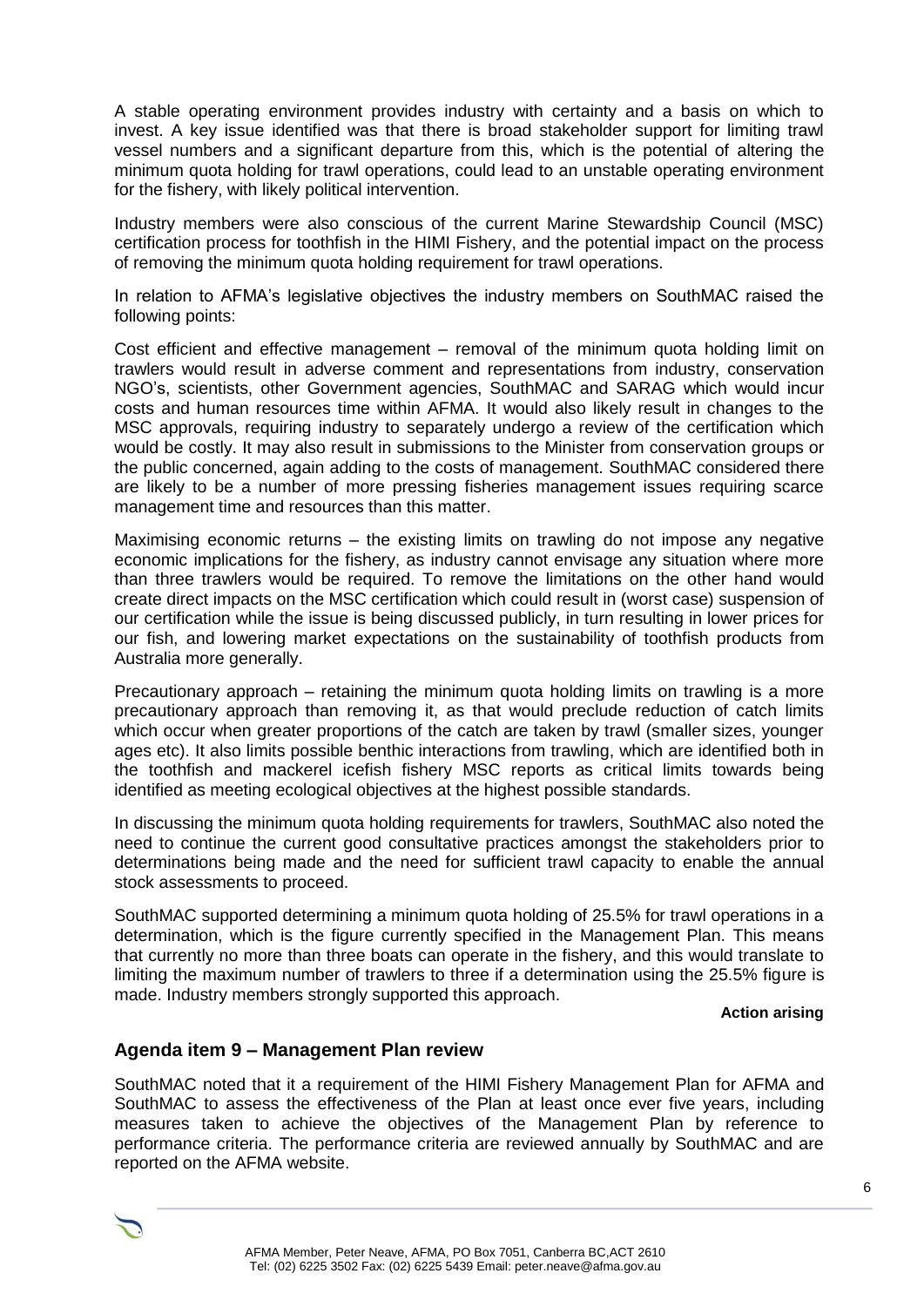Members noted that AFMA had recently undertaken broad review of all fisheries Management Plans with changes being made through the *Fisheries Legislation (Management Plans) Amendment Plan 2011 (No.1)*.

SouthMAC also noted that several amendments had been made to the Management Plan over time, and these were subject to review and discussion by SouthMAC and other stakeholders through extensive public consultation processes.

SouthMAC did not identify any issues that required immediate change, but flagged the possibility of setting multi-year total allowable catches for toothfish in future, which reflects the current practice of the CCAMLR which prescribes TACs for two years.

## **Macquarie Island Toothfish Fishery**

#### **Agenda item 10 – Fishery update**

SouthMAC noted that longlining became an approved fishing method in the Macquarie Island Toothfish Fishery (MITF) in April 2011 and that all fishing conducted to date this season has been by longlining. Longline fishing operations ceased on 31 August 2011.

SouthMAC also noted that the TACs for the 2011/12 season were set at 150 tonnes for the Aurora Trough sector and 360 tonnes for the Macquarie Ridge sector. Mr Scott reported that the Aurora Trough TAC was mostly taken by the longliner 'Antarctic Chieftain' between 2 and 22 May 2011 before unloading in Devonport.

Mr Scott advised that the longline vessel 'Janas' started fishing operations on 20 June and finished on 31 August 2011 (the end of the longline season). The vessel took the remaining available TAC from Aurora Trough and spent most time fishing the Macquarie Ridge sector. Approximately, 190 tonnes of the Macquarie Ridge TAC of 360 tonnes was taken.

He reported that the 'Janas' suffered a significant breakdown on 24 July which required the vessel to be towed by the 'Aurora Australis' firstly to shelter near Macquarie Island and then to the Auckland Islands for repairs. The vessel restarted fishing in the MITF on 2 August.

Approximately 170 tonnes of the 2011/12 TAC remains uncaught. Mr Scott advised that he was looking at trialling pot fishing as a possible option to catch some of the remaining quota on the Macquarie Ridge. He also advised that the operations would provide the opportunity to retrieve some of the longline gear that had been lost earlier in the season. The 2011/12 season runs until 14 April 2012.

Mr Neave advised that approval of the Management Plan amendment to amalgamate the two sectors (the Aurora Trough and the Macquarie Ridge) into a single area will take effect from the start of the new season (15 April 2012). This will result in a single total allowable catch (TAC) will be set for the fishery. Industry has undertaken to limit the catch taken in the 'Aurora Trough' to 150 tonnes each season and this information will be fed into the stock assessment.

SouthMAC noted that in March 2012 out-of–session consideration will be sought on the recommended TAC for the 2012/13 season. SARAG will be meeting beforehand to consider the stock assessment for the fishery.

## **Finance**

#### **Agenda item 11 – 2011/12 budget and levy-base**

SouthMAC noted that the acquittal of the 2010/11 budget and levy-base calculations for 2011/12 were expected to be released by AFMA in early December. AFMA would provide an explanation of the implications on the budgets to Members out-of-session.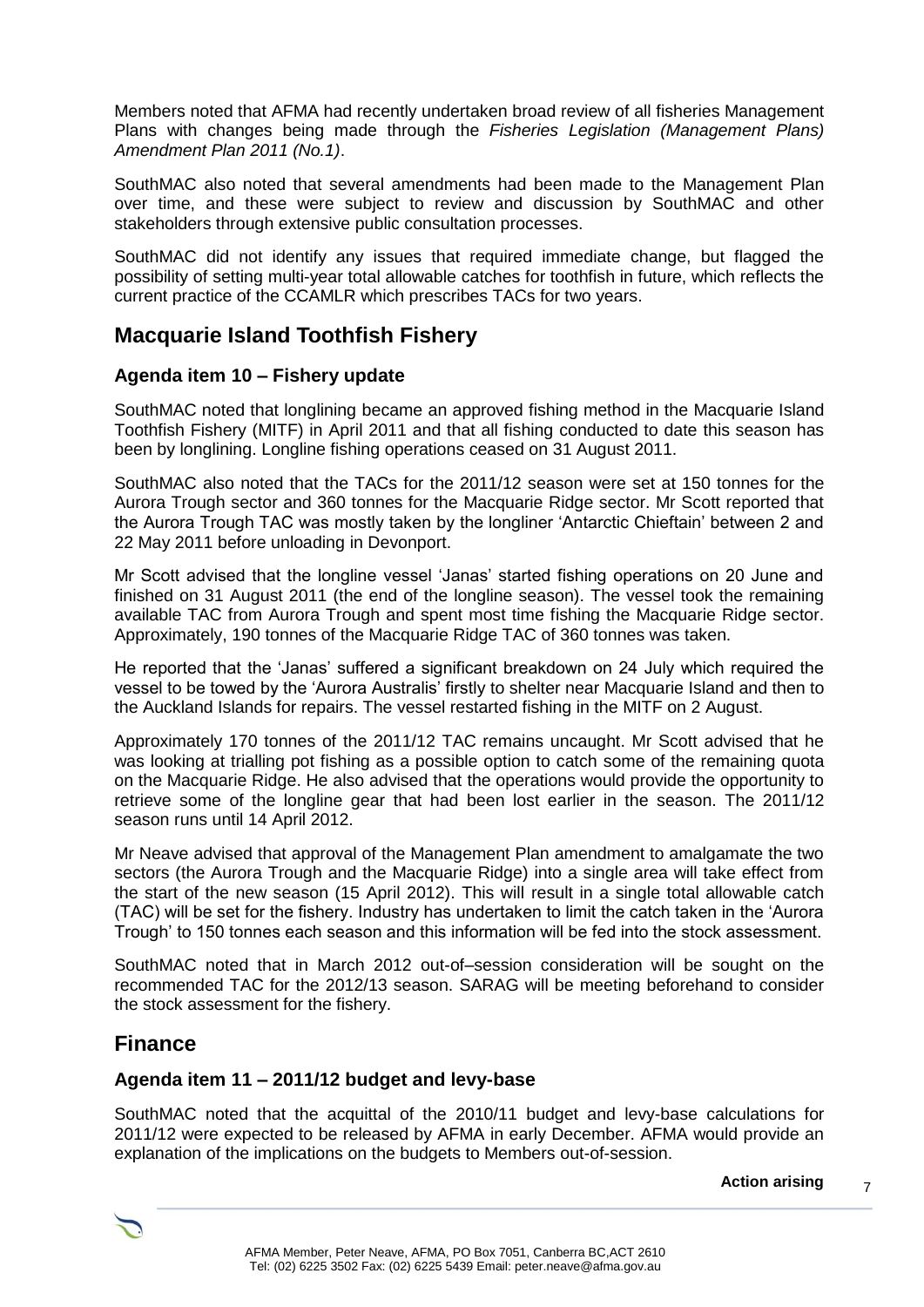SouthMAC noted that the process for preparing the budgets for 2012/13 would commence in AFMA early in 2012. Industry Members re-iterated their comments made at the last SouthMAC meeting in relation to the costs of observers in the HIMI Fishery and MITF, and were of the view that it was appropriate for industry to cover the costs of one observer and the second observer should be Government funded given it was above the requirements specified by CCAMLR.

## **Other**

#### **Agenda item 12 – Management Plan measures - review**

SouthMAC noted the requirement under the HIMI Fishery and MITF Management Plans for SouthMAC to assess the extent to which the performance criteria outlined in the Plans have been met.

SouthMAC endorsed the information provided in the tables at Attachment B, which outline the levels of achievement as at 30 June 2011.

#### **Agenda item 13 - Other business**

There were no additional items discussed under 'Other business'.

#### **Agenda item 14 - Next meeting**

SouthMAC agreed that holding a single meeting a year was working well and recognised that a number of issues had been successfully considered out-of-session. It was expected that the next meeting of SouthMAC would be held in Hobart in early December 2012.

The meeting was closed at 12.45 pm.

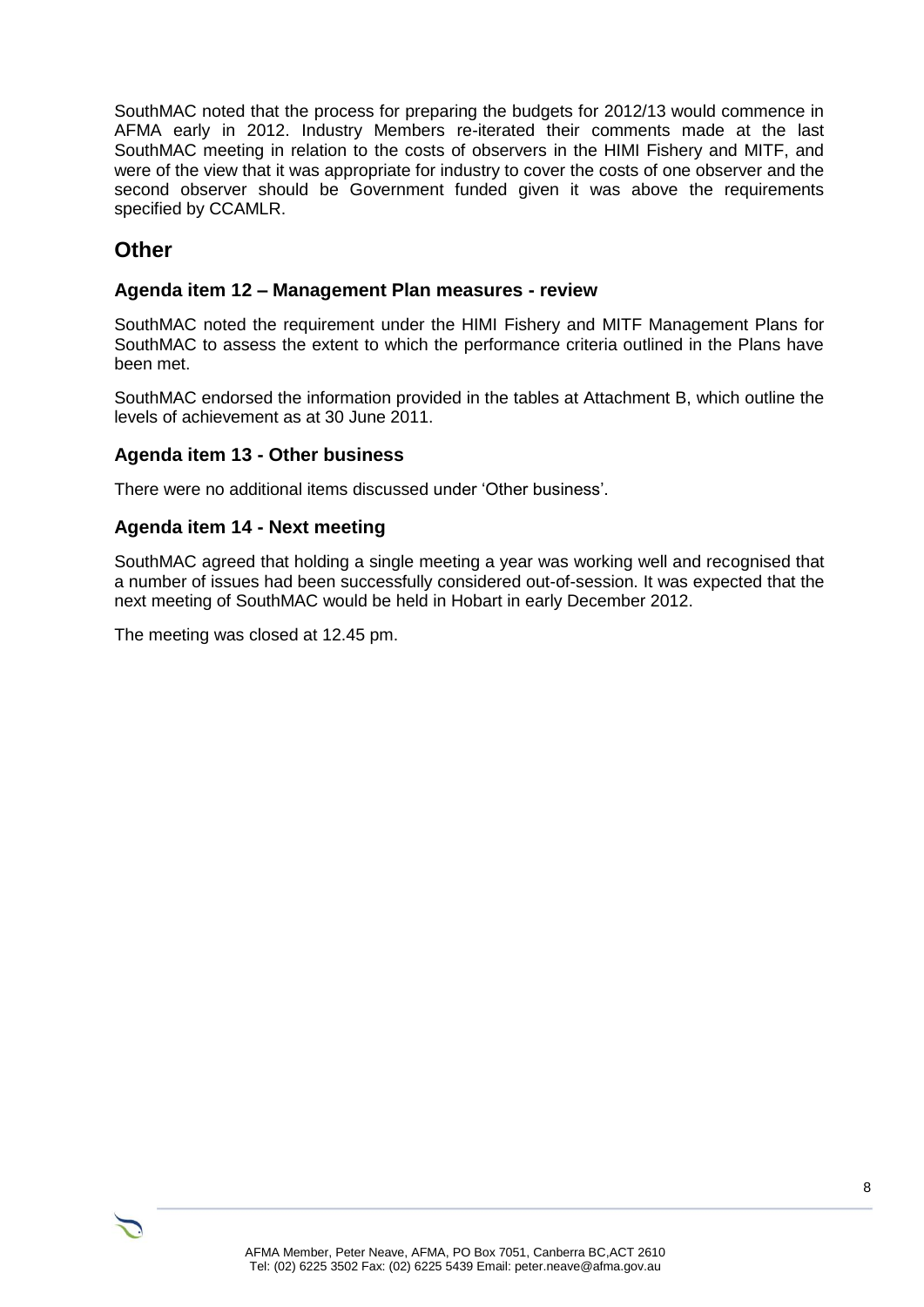#### **REPORT ON THE KEY OUTCOMES OF THE THIRTIETH MEETING OF THE COMMISSION FOR THE CONSERVATION OF ANTARCTIC MARINE LIVING RESOURCES (CCAMLR XXX)**

## **Hobart, Australia 24 October to 4 November 2011**

This document sets out the key outcomes of the thirtieth meeting of CCAMLR and in particular, as they relate to fishing activities in the Convention Area. More detail on the discussions of CCAMLR and decisions made for other parts of the Convention Area can be found in the following documents which will shortly be available on the CCAMLR web site www.ccamlr.org.

- o Report of the Thirtieth meeting of the Commission (CCAMLR XXX)
- o Report of the Thirtieth meeting of the Scientific Committee (SC)
- o Schedule of Conservation Measures in Force 2011/12
- $\circ$  Report of the Working Group on Ecosystem Monitoring and Management (WG-EMM)
- o Report of the Working Group on Fish Stock Assessment (WG-FSA)
- $\circ$  Report of the Working Group on Incidental Mortality Associated with Fishing (WG-IMAF)
- o Report of the Standing Committee on Inspection and Compliance (SCIC)

#### **FISHERIES OUTCOMES**

#### **Heard Island and McDonald Islands Fishery (part of Statistical Division 58.5.2)**

Table 1 shows the catch limits agreed to by CCAMLR for the Heard Island and McDonald Islands (HIMI) Fishery for the 2011/12 season, which commences on 1 December 2011, and a comparison with the catch limits set for the 2010/11 season.

| <b>Target species</b>   | 2011/12 limits (tonnes) | 2010/11 limits (tonnes) |
|-------------------------|-------------------------|-------------------------|
| Patagonian toothfish    | 2,730                   | 2,550                   |
| Mackerel icefish        | 30                      | . 78                    |
| <b>By-catch species</b> |                         |                         |
| <b>Skates and Rays</b>  | 120                     | 120                     |
| Macrourus spp.          | 360                     | 360                     |
| Unicorn icefish         | 150                     | 150                     |
| Grey rockcod            | 80                      | 80                      |
| Each other species      | 50                      | 50                      |

**Table 1: Catch limits for the HIMI Fishery**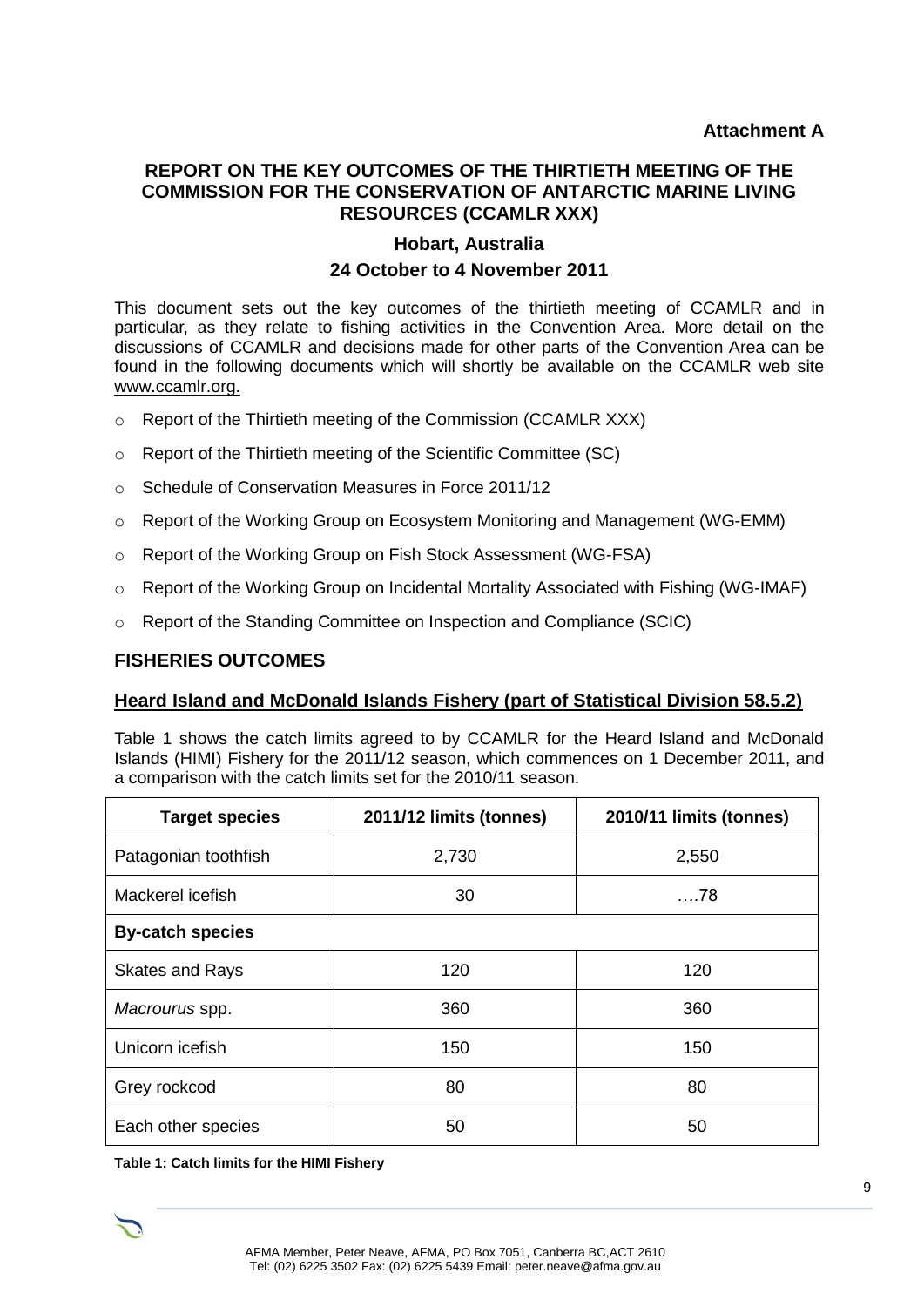#### *Patagonian Toothfish*

Scientists from the Australian Antarctic Division (AAD) prepared a stock assessment for Patagonian Toothfish which was peer-reviewed by WG-FSA and the Scientific Committee. The AAD scientists calculated a sustainable yield of 2730 tonnes for the 2011/12 and 2012/13 seasons which were agreed too by CCAMLR. This is an increase of 180 tonnes from the total allowable catch (TAC) of 2550 tonnes which applied in each of the 2009/10 and 2010/11 seasons.

The yield satisfied the harvest strategy adopted by CCAMLR and Australia which is:

- that the probability that spawning biomass will fall below 20% of the pre exploitation level over the 35 year projection period must not exceed 0.1; and
- the median escapement for the fishery of the spawning biomass shall not be less than 50% over a 35 year projection

noting that the lower figure derived from these calculations is taken as the TAC.

The significant change from the previous stock assessment was the application of a new value of 0.155 (previously 0.13) for natural mortality (M) which resulted from work undertaken by AAD. The effect of a higher M was to give a lower estimate of the initial biomass (B0) with a compensatory increase in recruitment.

The estimated illegal, unregulated and unreported (IUU) catch was zero tonnes.

#### *Mackerel icefish*

Scientists from AAD also prepared a stock assessment for Mackerel Icefish which was peerreviewed at WG-FSA and by the Scientific Committee. CCAMLR agreed to a TAC of 30 tonnes for Mackerel Icefish for the 2011/12 season. This is a decrease of 48 tonnes from the TAC of 78 tonnes set in 2010/11.

The yield satisfied the harvest strategy adopted by CCAMLR and Australia which is:

- that the probability that spawning biomass will fall below 20% of the pre exploitation level over the two year projection period must not exceed 0.1; and
- the median escapement for the fishery of the spawning biomass shall not be less than 75% over a two year projection

noting that lower figure derived from these calculations is taken as the TAC.

CCAMLR agreed to implement the following limit reference point: where the stock assessment indicated a stock biomass (represented by the lower one-sided 95% confidence limit of the survey biomass estimate) of less than 1000 tonnes, or the decision rules indicate a catch limit of less than 100 tonnes, a commercial catch would not be set. Instead, a 30 tonnes combined research and bycatch limit would apply, which would allow the annual trawl survey to continue to monitor the stock and accommodate by-catch of icefish that may occur in toothfish trawl fishery.

The limit reference point was triggered and applies because the total biomass from the 2011 survey was estimated to be 983 tonnes ie: below 1000 tonnes. This is not uncommon as the stock is subject to high natural recruitment fluctuations. Setting the TAC at 30 tonnes will mean that there is no targeting of icefish in the 2011/12 season.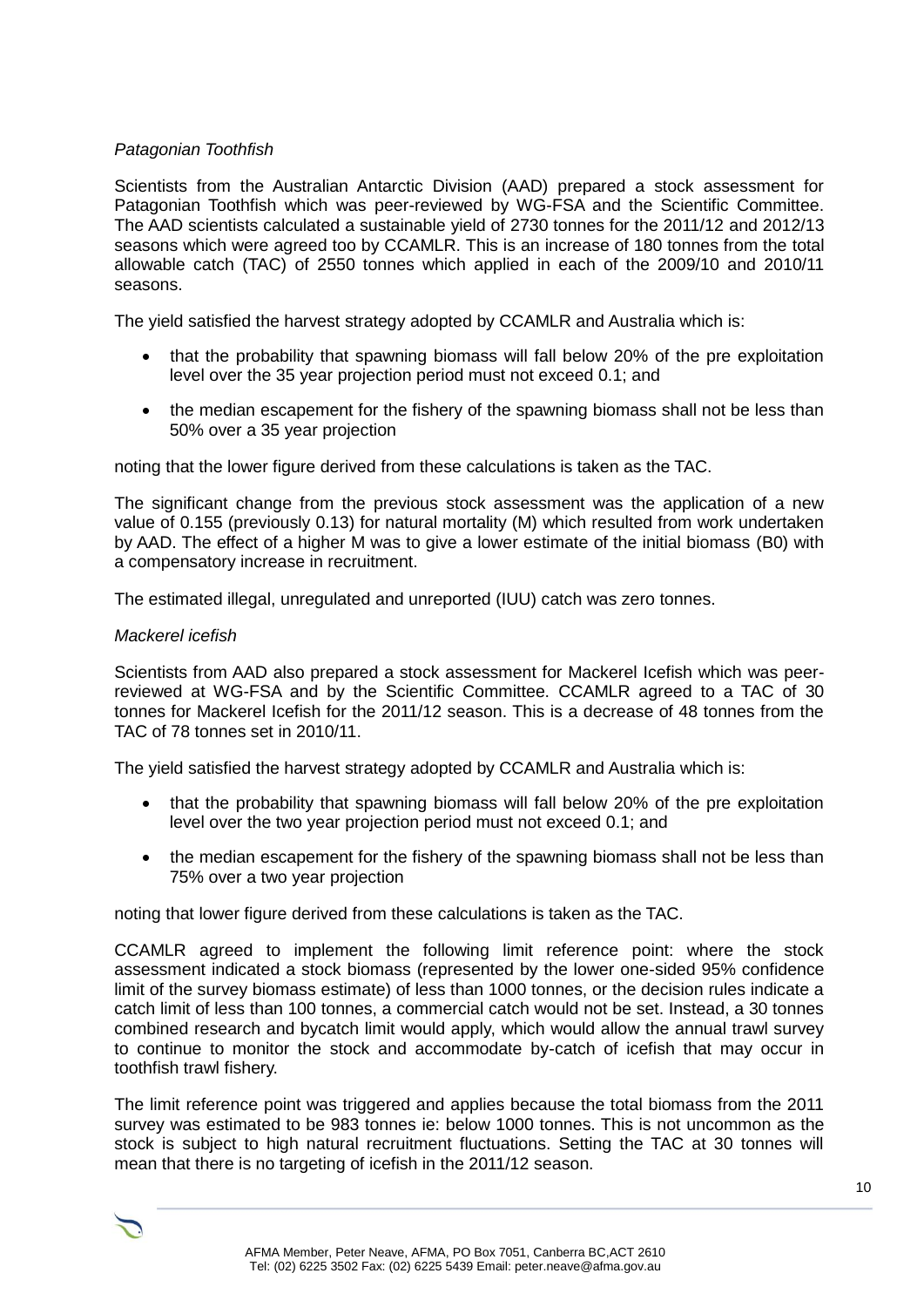#### *Bycatch species*

No new assessments were carried out on the bycatch species in 2011. Accordingly, CCAMLR agreed to retain the bycatch limits from the 2010/11 season for the 2011/12 season.

#### **HIMI Fishery Conservation Measures**

Apart from the change in the TACs for Patagonian Toothfish and Mackerel Icefish and the season dates, the only change to the Conservation Measures which apply to the HIMI Fishery was the removal of the night setting requirement during the longline extension period  $15 - 30$ April. This measure will be trialed over two years.

#### **Other Conservation Measures and resolutions**

The other Conservation Measures relevant to Australian operations generally remained unchanged.

Conservation Measure 10-02 (Licensing and inspection obligations of Contracting Parties with regard to their flag vessels operating in the Convention Area) was changed to include the requirement for flag states to investigate every very serious marine casualty (which covers total loss of a fishing vessel, loss of life, severe damage to the marine environment, serious injury to its own or another State's nationals or serious damage to its own or another State's vessels or installations.

Conservation Measure 10-04 (Automated satellite-linked vessel Monitoring Systems (VMS) was modified to allow the VMS data to be made available by the Secretariat for surveillance and inspection planning purposes.

Conservation Measure 21-02 (Exploratory fisheries) was amended in line with krill fishery requirements whereby a member may only nominate in respect to vessels flying its flag or that of another CCAMLR member at the time of notification of an intention to operate in an exploratory fishery.

Conservation Measure 22-09 (Protection of registered vulnerable marine ecosystems in subareas, divisions, small scale research units, or management areas open to bottom fishing) is a new measure and lists registered vulnerable marine ecosystems. Division 88.1 has two areas defined with a radius of 1.25 nautical miles around a defined point.

Recalling the sinking of the FV Insung No. 1 in the Ross Sea in 2010, and Members concerns for the safety of fishing vessels, crew and scientific observers operating in the Southern Ocean, CCAMLR adopted a resolution to enhance the safety of fishing vessels in the Convention Area.

#### **New and Exploratory fisheries**

No Australian operators sought access to New and Exploratory fisheries in 2011/12. Australia advised the Commission that it retained a strong interest in participating in exploratory fishing and developing robust assessments for exploratory fisheries.

The Scientific Committee agreed that it could provide no new advice on catch limits for Divisions 58.4.1, 58.4.2 and 58.4.3a.

Table 2 shows the toothfish catch limits that were agreed by CCAMLR for 2011/12.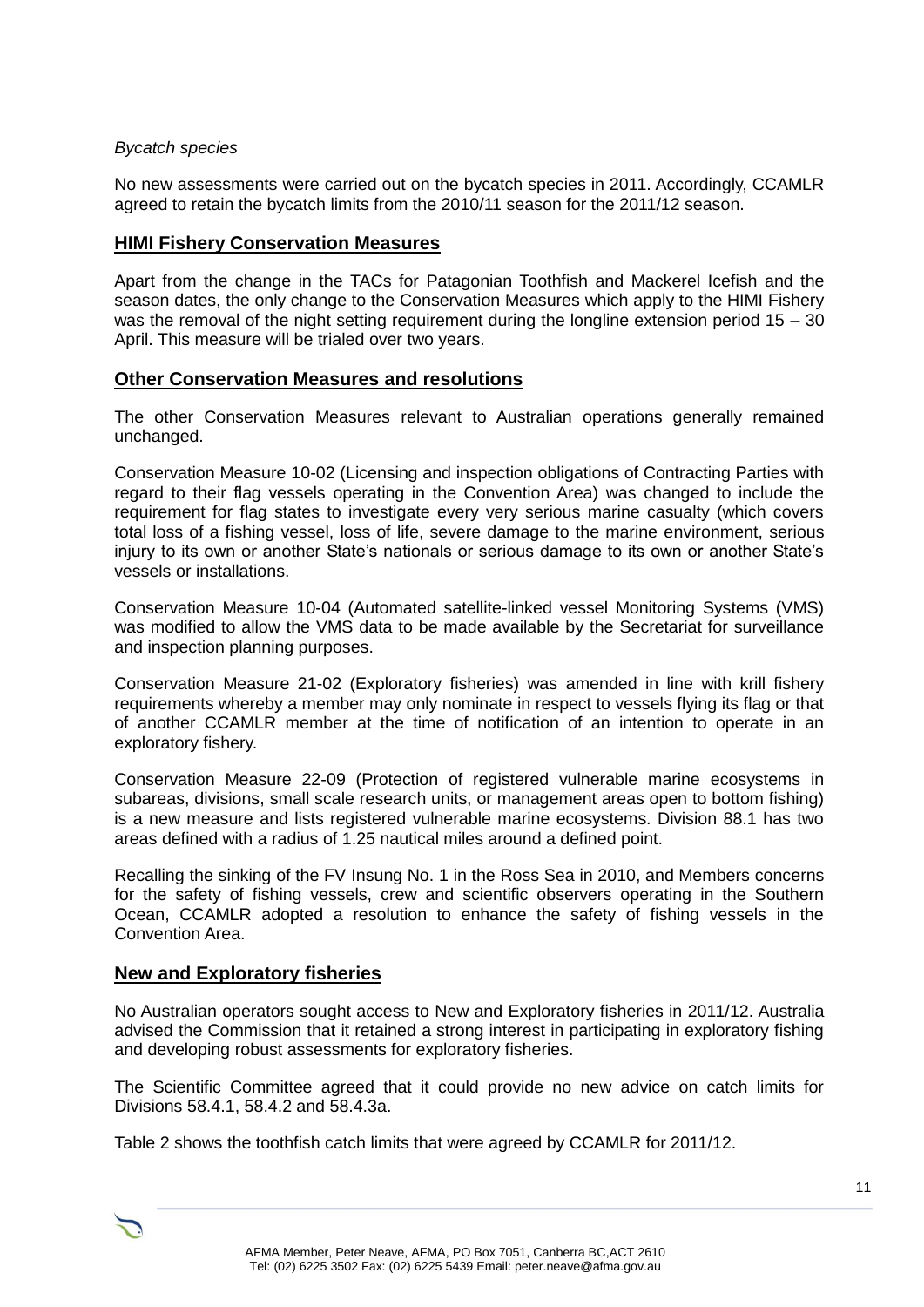| <b>Statistical Division</b> | 2011/12 limits (tonnes)                                             |
|-----------------------------|---------------------------------------------------------------------|
| 58.4.1                      | 210                                                                 |
| 58.4.2                      | 70                                                                  |
| 58.4.3a (Elan Bank)         | 86                                                                  |
| 58.4.3b (BANZARE Bank)      | 0                                                                   |
|                             | (research fishing with a 40 tonnes catch limit is planned by Japan) |
| 58.4.4 (Ob and Lena Banks)  | 0                                                                   |
|                             | (research survey with a 70 tonnes catch limit is planned by Japan)  |
| 88.1 (Ross Sea)             | 3282                                                                |
| 88.2 (Ross Sea)             | 530                                                                 |

**Table 2: Catch limits for New and Exploratory fisheries**

In 2010 the Scientific Committee adopted a term 'data-poor exploratory fisheries' to include all fisheries that are closed or exploratory fisheries for which stock assessments are lacking. It was noted that for some of these fisheries, despite many years of structured research and tagging programs, data are currently insufficient to undertake a stock assessment. A generalised work-plan was developed for implementing research in data-poor exploratory fisheries.

The Commission agreed that a precautionary catch limit of zero would be set for BANZARE Bank. However, Japan intends conducting fishery-based research at BANZARE Bank (Division 58.4.3b) during 2011/12 with the number of longline sets limited to 48 with a catch limit of 40 tonnes. Historically, considerable IUU fishing has occurred in BANZARE Bank.

CCAMLR endorsed the Scientific Committee recommendation that in data poor fisheries the number of research hauls should be increased and the tagging rates should be increased to 5 tags per tonne caught in subareas 48.6 and 58.4 (Indian Ocean sector) to increase the amount of data and number of tags available for recapture.

#### **Krill resources**

Six CCAMLR members fished for krill in 2010/11, with about two-thirds of the catches taken in sub-area 48.2. As at 24 September 2011, 179,131 tonnes had been caught, which was a reduction from the 211,974 tonnes taken in 2010/11.

The changes in relative distribution of catch between sub-areas 48.1, 48.2 and 48.3 between 2009/10 and 2010/11 were largely due to the extent of winter sea-ice in sub-area 48.1.

Notifications for krill fishing in 2011/12 were received from seven Members with a predicted catch of 401,000 tonnes.

CCAMLR endorsed a recommendation that the investigation of recruitment variability of krill should be afforded a high priority because, if recruitment variability is too high or there are long-term trends in recruitment, this may require reassessment of the catch limit or an alternative application of the decision rules.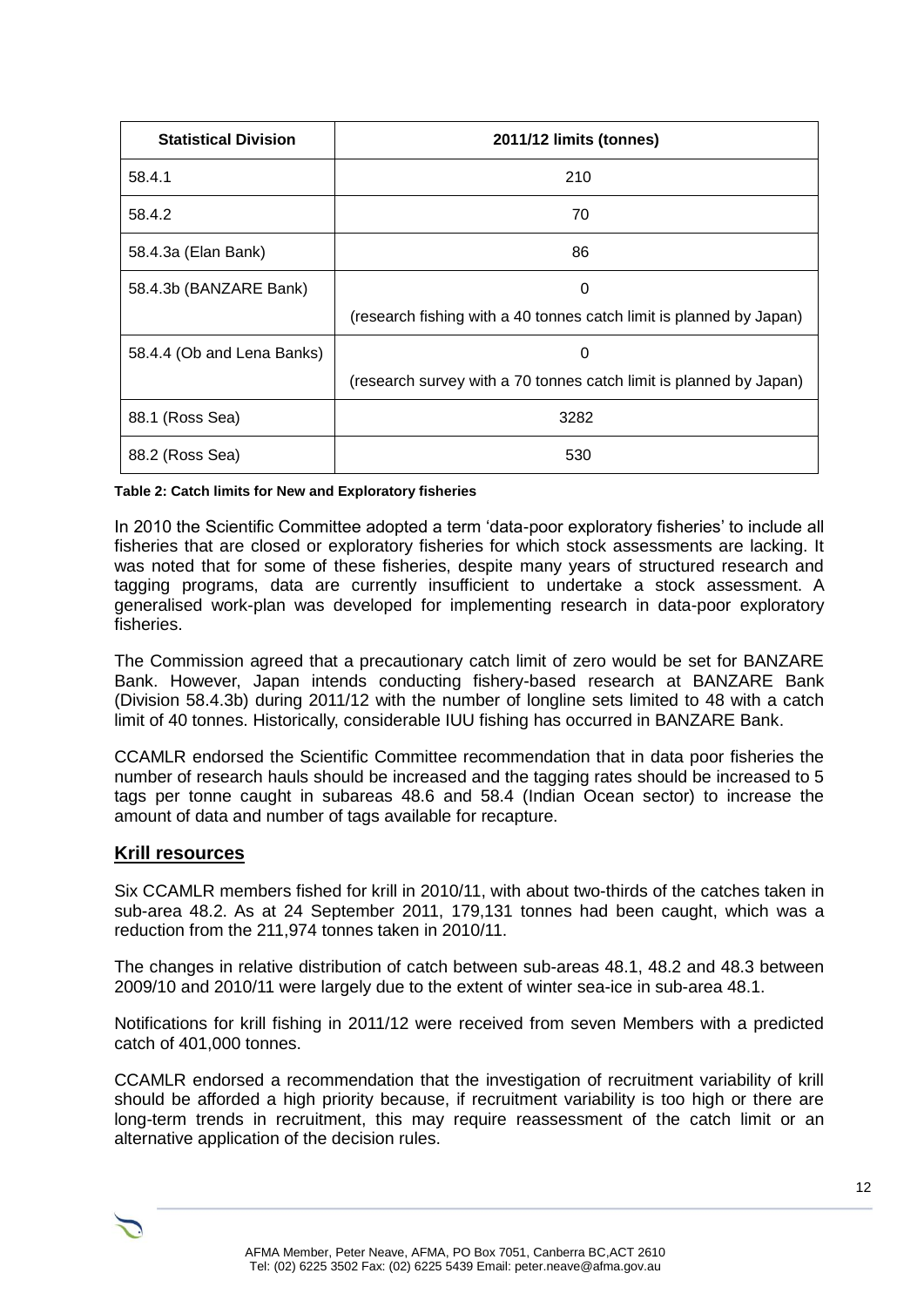## **ILLEGAL FISHING ACTIVITIES**

#### **Estimated annual IUU catch of toothfish in the CCAMLR area**

CCAMLR noted advice from the Scientific Committee that there is no evidence to suggest that IUU fishing has declined and that it continued at a relatively low level. The Scientific Committee recommended that the Secretariat should monitor trends in IUU effort rather than estimate IUU catch, but that estimates of total removals are needed for stock assessments. The IUU catch was predominantly Antarctic toothfish.

There remains uncertainty surrounding gillnet catch rates and the bycatch of fish and seabirds and impact on benthos are unknown. All IUU fishing catches in the Convention Area during the 2010/11 season appeared to be taken in gillnets.

#### **INCIDENTAL MORTALITY ASSOCIATED WITH FISHING**

The Working Group on Incidental Mortality Associated with Fishing (WG-IMAF) hold meetings biennially, and met in 2011.

The total extrapolated seabird mortalities as a result of interactions with fishing gear in longline operations in the 2010/11 season were estimated to be 220 seabirds in the French EEZs in subareas 58.5.1 (Kerguelen Island) and 58.6 (Crozet Islands) with near zero levels elsewhere in the CCAMLR area of waters.

One seabird (northern giant petrel) was killed in the HIMI longline fishery in 2010/11.

There were no marine mammal mortalities reported in the Convention Area in the 2010/11 season.

#### **MARINE PROTECTED AREAS (MPAs)**

Continuing on from the work initiated in 2010, Australia again proposed the establishment of a representative system of Marine Protected Areas (MPAs) through the adoption of a general conservation measure. A new Conservation Measure 91-04 (General framework for the establishment of CCAMLR Marine Protected Areas) was introduced.

The Conservation Measure states CCAMLR MPAs shall be established on the basis of the best available scientific evidence, and shall contribute, taking full consideration of Article II of the CAMLR Convention where conservation includes rational use, to the achievement of the following objectives:

- I. the protection of representative examples of marine ecosystems, biodiversity and habitats at an appropriate scale to maintain their viability and integrity in the long term;
- II. the protection of key ecosystem processes, habitats and species, including population and life history stages;
- III. the establishment of scientific reference areas for monitoring natural variability and longterm change or for monitoring the effects of harvesting and other human activities on Antarctic marine living resources and on the ecosystem of which they form part;
- IV. the protection of areas vulnerable to impacts by human activities, including unique, rare or highly biodiverse habitats and features;
- V. the protection of features critical to the function of local ecosystems; and
- VI. the protection of areas to maintain resilience or the ability to adapt to the effects of climate change.

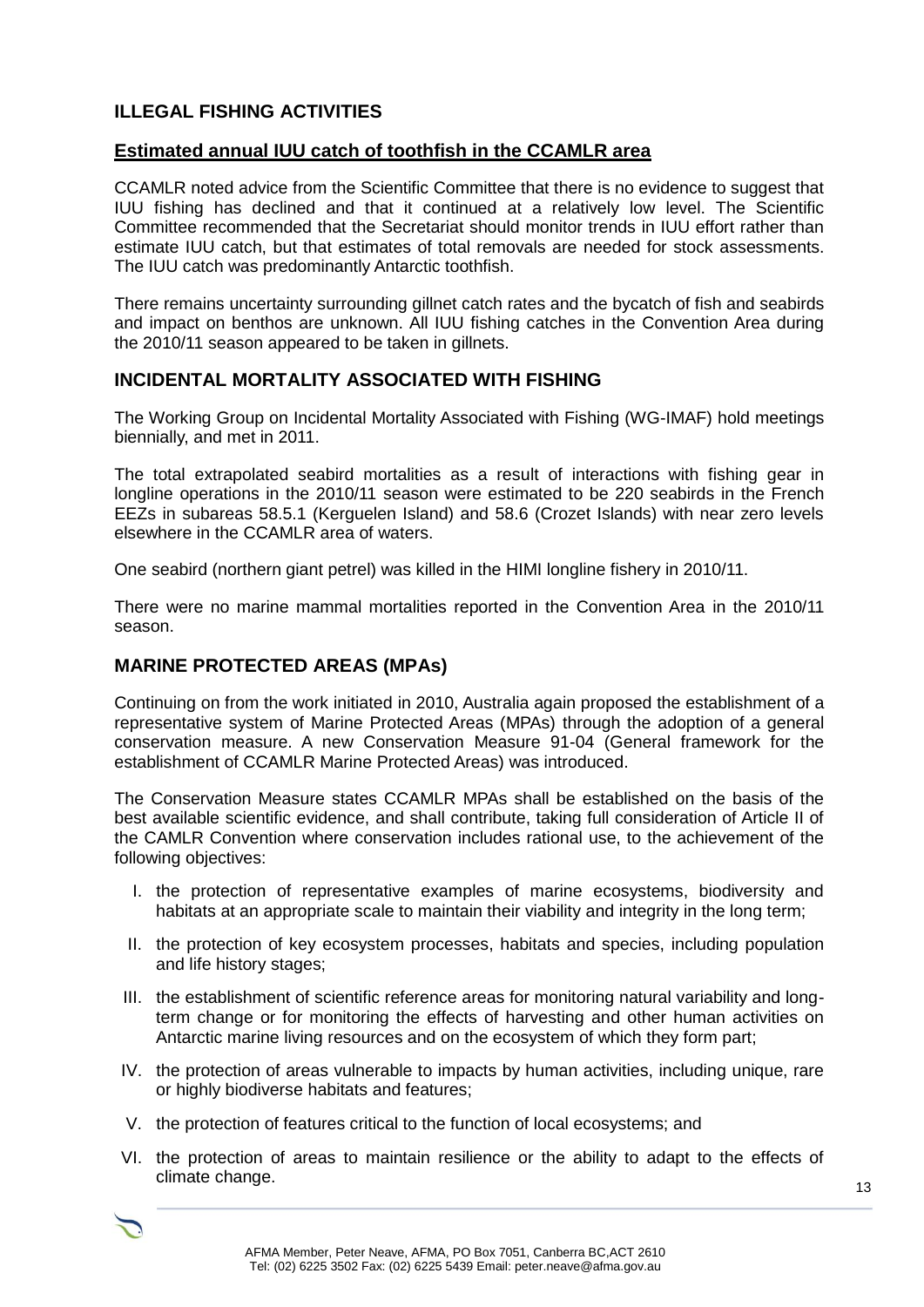CCAMLR endorsed the Scientific Committee's advice that proposals for MPAs should include a clear description of the balance between the protection of ecological function and allowance for, and impact on, harvesting. CCAMLR welcomed the development of planning domains for representative system of MPAs and that these be the basis for planning MPAs in the Convention Area.

Australia and France jointly presented a proposal for a representative system of MPAs in the East Antarctica planning domain. A conservation measure will be prepared by Australia and France for consideration by CCAMLR in 2012.

New Zealand and the USA introduced papers on establishing MPAs in the Ross Sea which will be subject to further discussion during 2012, with an intention to bring forward pr0posals for the formal establishment of an MPA for consideration by CCAMLR in 2012.

#### **COMPLIANCE ISSUES**

The Development of a Compliance Evaluation Procedure developed by Australia was further discussed by CCAMLR. Members were encouraged to actively engage with Australia to contribute to inter-sessional work toward drafting a conservation measure for consideration by CCAMLR in 2012.

CCAMLR noted advice from SCIC that Singapore had been non-responsive to communications from the Secretariat and Members, and that Singapore have not taken appropriate action to fully implement the Catch Documentation Scheme (CDS). It was noted with concern that ports in Malaysia and Singapore continue to be used by IUU-listed vessels. CCAMLR endorsed SCIC's recommendation that Singapore's status as a Non-Contracting party cooperating with CCAMLR by participating in the CDS be revoked. The Chair will write to Singapore in relation to the matter.

Australian Fisheries Management Authority November 2011

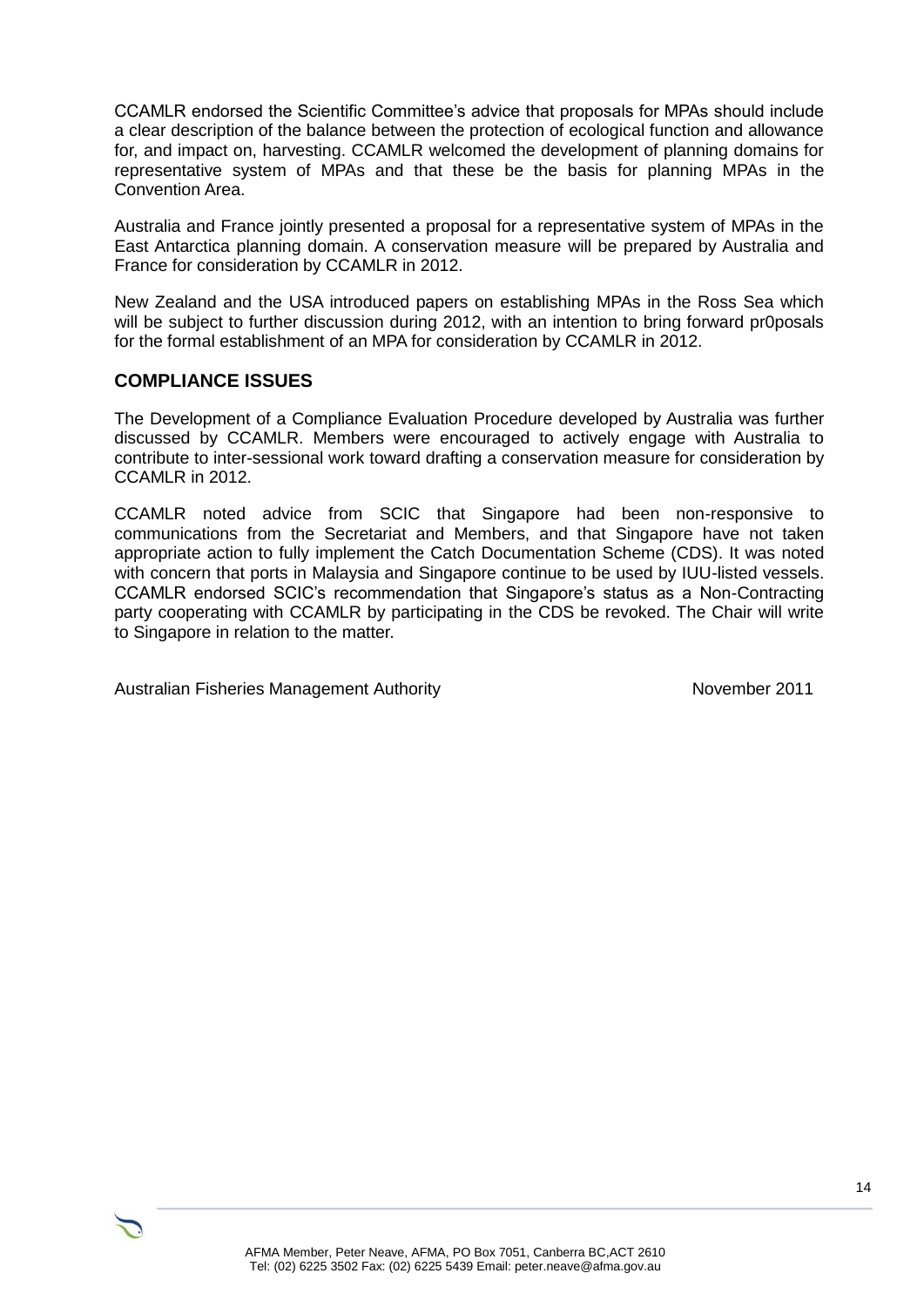#### **Attachment B**

## **Performance criteria against which the measures taken may be assessed**

#### *Heard Island and McDonald Islands Fishery Management Plan 2002*

| <b>Performance Criteria</b>                                                                                                                                                                                                                                                        | <b>Level of Achievement as at 30/06/11</b>                                                                                                                                                                                                                                                                                                                                                                                                                                                                         |
|------------------------------------------------------------------------------------------------------------------------------------------------------------------------------------------------------------------------------------------------------------------------------------|--------------------------------------------------------------------------------------------------------------------------------------------------------------------------------------------------------------------------------------------------------------------------------------------------------------------------------------------------------------------------------------------------------------------------------------------------------------------------------------------------------------------|
| The target species meet sustainable reference<br>points set for each target species.                                                                                                                                                                                               | Achieved - Stock assessments completed for target<br>species with application of reference points. The catch<br>from illegal, unregulated and unreported (IUU) fishing<br>was estimated to be zero.                                                                                                                                                                                                                                                                                                                |
| A total allowable catch is set for each target<br>species for each fishing year, and that (unless<br>provision is made for corresponding reductions in<br>subsequent years) the amount of fish that may be<br>taken in a fishing year is not exceeded in the<br>year.              | Achieved. The catch limits for both target and bycatch<br>species were not exceeded for the fishing season,<br>which ended on 30 November 2010.<br>The stock assessments prepared by AAD are peer-<br>reviewed by CCAMLR.                                                                                                                                                                                                                                                                                          |
| Transferable statutory fishing rights are granted<br>to eligible persons.                                                                                                                                                                                                          | Achieved. Statutory fishing rights have been granted to<br>eligible persons and are fully tradeable.                                                                                                                                                                                                                                                                                                                                                                                                               |
| No more than three boats operate in the fishery<br>at any time.                                                                                                                                                                                                                    | Achieved. Three boats operated in the fishery during<br>the year.                                                                                                                                                                                                                                                                                                                                                                                                                                                  |
| Effective strategies are in place to ensure that<br>stocks of any depleted fish resources are being<br>rebuilt.                                                                                                                                                                    | Strategies are not required, as no depleted fish stocks<br>have been identified in the fishery. IUU fishing<br>continues to be a threat to the sustainable practices<br>adopted by Australian operators. A strong compliance<br>program has been implemented to deter IUU activity<br>and, after discussions with French authorities, a joint<br>research program will continue as part of a multi-year<br>effort to assess the strength of a shared stock<br>relationship for toothfish on the Kerguelen Plateau. |
| The catch of non-target species is reduced to, or<br>kept at, a minimum, and below a level that will<br>allow stocks of the species to be maintained at<br>ecologically-sustainable levels.                                                                                        | Achieved. The bycatch of the fishery has remained well<br>below defined reference points. A review procedure has<br>been established by the Sub-Antarctic Fisheries<br>Management Advisory Committee (SouthMAC) to<br>examine fishing operations if bycatch limits approach<br>an agreed trigger level.                                                                                                                                                                                                            |
|                                                                                                                                                                                                                                                                                    | There are significant areas of the exclusive economic<br>zone (EEZ) around HIMI that have been set aside as<br>marine protected areas, which have been established<br>under the National Representative System of Marine<br>Protected Areas. The HIMI Marine Reserve is one of<br>the world's largest protected marine reserves and<br>provides representative ecosystem protection across<br>the physiological classifications, setting aside over 39%<br>of all waters shallower than 1000 metres in the EEZ     |
| Cost-effective and high quality research is carried<br>out in relation to the fishery in accordance with a<br>five year strategic research plan, the results of<br>which are<br>included in the assessment process of the<br>fishery<br>published in the assessment reports of the | Achieved. A comprehensive research, data gathering<br>and survey program is in place in line with the five year<br>strategic research plan for the fishery. The data<br>gathered are analysed and reviewed annually by the<br>Sub-Antarctic Resource Assessment Group (SARAG)<br>and the Commission for the Conservation of Antarctic<br>Marine Living Resources (CCAMLR).                                                                                                                                         |
| fishery<br>taken into consideration in determining the                                                                                                                                                                                                                             | The results are fed into the annual SARAG, SouthMAC<br>and CCAMLR process and are reflected in the TACs for                                                                                                                                                                                                                                                                                                                                                                                                        |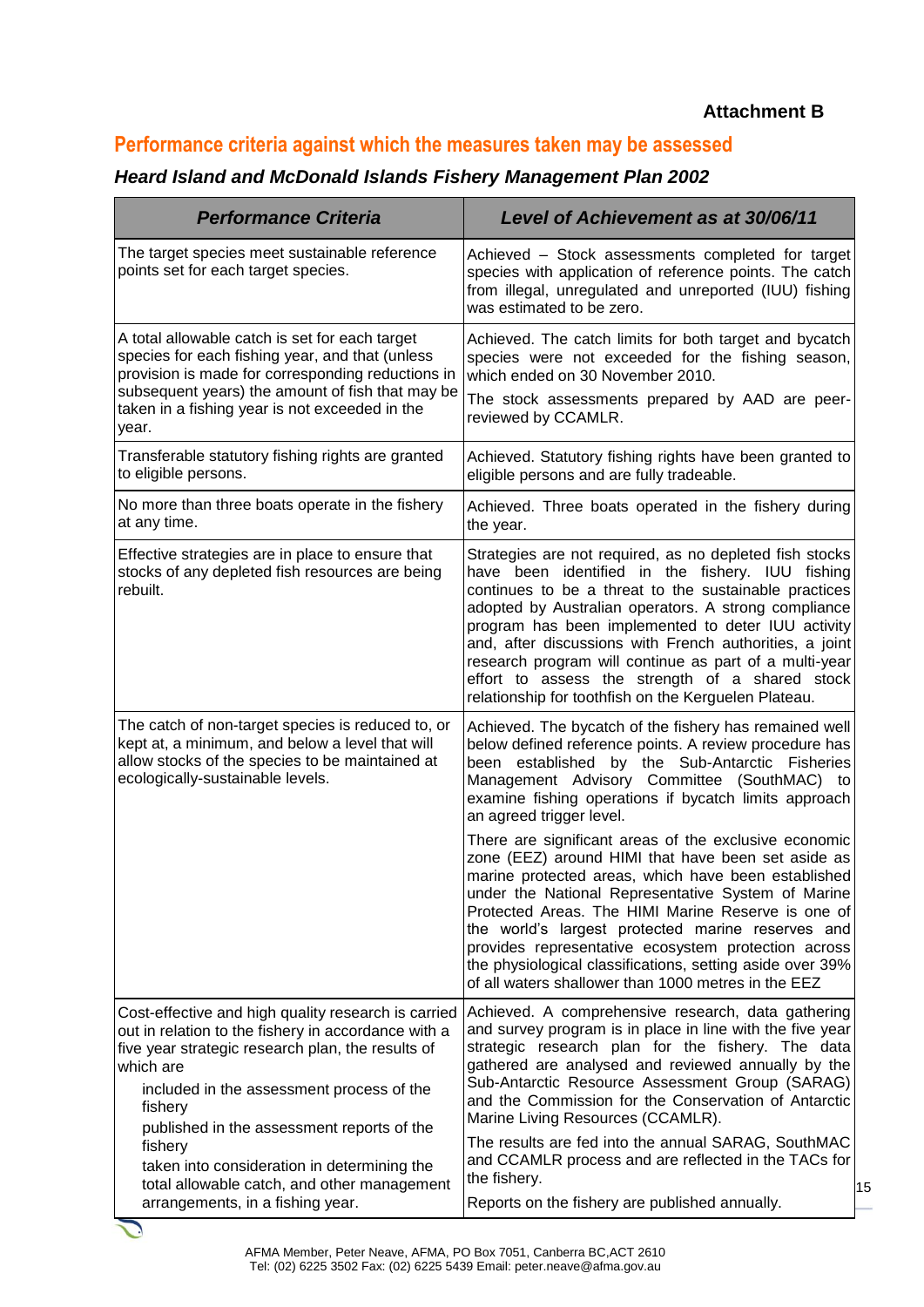| <b>Performance Criteria</b>                                                                                                                                                                                                               | <b>Level of Achievement as at 30/06/11</b>                                                                                                                                                                                                                                                                                                                                                                                                                                                                                                                          |
|-------------------------------------------------------------------------------------------------------------------------------------------------------------------------------------------------------------------------------------------|---------------------------------------------------------------------------------------------------------------------------------------------------------------------------------------------------------------------------------------------------------------------------------------------------------------------------------------------------------------------------------------------------------------------------------------------------------------------------------------------------------------------------------------------------------------------|
|                                                                                                                                                                                                                                           | A collaborative research program between Australia<br>and France has commenced to determine whether the<br>HIMI toothfish stocks straddle the adjacent areas. This<br>program has been progressed under the Australia -<br>France Co-operation Treaty.                                                                                                                                                                                                                                                                                                              |
| The monitoring required by the fisheries<br>assessment plan has been undertaken.                                                                                                                                                          | Achieved. The survey requirements of the HIMI<br><b>Fisheries</b><br>Assessment<br>Plan<br>2010-2011<br>were<br>successfully completed in March to May 2011.<br>The tagging requirements of the HIMI Fisheries<br>2010-2011<br>Assessment Plan<br>successfully<br>were<br>completed by the operators.                                                                                                                                                                                                                                                               |
| Data is collected and analysed in a timely manner<br>to enable<br>evaluation of the effectiveness of the<br>strategies to maintain or rebuild the resources<br>of the fishery to an acceptable level<br>modification of those strategies. | Achieved. Comprehensive<br>survey,<br>logbook<br>and<br>observer data was gathered on the fishery throughout<br>the year. This data was analysed in a timely manner<br>and formed the basis of management decisions in<br>relation to the setting of catch limits.<br>The fishery's stocks are currently maintained at<br>sustainable levels.                                                                                                                                                                                                                       |
| The cost-effectiveness of management is<br>assessed periodically.                                                                                                                                                                         | In July 2011 the draft budgets for the fishery for the<br>2011/12 financial year were reviewed and comments<br>from SouthMAC were provided to AFMA. AFMA's<br>expenditure is reviewed against the budget at each<br>SouthMAC meeting.                                                                                                                                                                                                                                                                                                                               |
| Economic efficiency of the fishery is assessed<br>periodically using economic data provided, on<br>request, by statutory fishing right holders.                                                                                           | ABARES in their 'Fishery Status Reports 2010' state<br>that there has been little quota latency in recent years.<br>The TACs are regularly filled which indicates positive<br>net economic returns for the fishery and it is an<br>example of how ITQs can be used as a primary<br>management control in conjunction with input controls<br>aimed at protecting the environment. The use of ITQs<br>provides the best chance that profits will be maximised<br>subject to a precautionary harvest strategy and strict<br>operational constraints placed on vessels. |
|                                                                                                                                                                                                                                           | A Management Strategy Evaluation project is being<br>undertaken to assess management inputs and options<br>for management.                                                                                                                                                                                                                                                                                                                                                                                                                                          |
| The budgetary objectives of the fishery are<br>achieved.                                                                                                                                                                                  | Achieved. Expenditure for the fishery was within<br>budget.                                                                                                                                                                                                                                                                                                                                                                                                                                                                                                         |
| AFMA and SouthMAC must, at least once every<br>five years, assess the effectiveness of the Plan<br>including the measures taken to achieve the<br>objectives of this Plan by reference to the<br>performance criteria mentioned above.    | The operation of the HIMI Fishery was reviewed<br>through the strategic assessment review process which<br>was completed in March 2007. An annual status report<br>was prepared for the 2010/11 financial year.<br>AFMA has reviewed all Management Plans and<br>removed parts which are covered in other legislative                                                                                                                                                                                                                                               |
|                                                                                                                                                                                                                                           | instruments.                                                                                                                                                                                                                                                                                                                                                                                                                                                                                                                                                        |
|                                                                                                                                                                                                                                           | AFMA commenced a process to amend the Plan to:<br>remove the minimum quota holding requirement<br>for non-trawl fishing methods;                                                                                                                                                                                                                                                                                                                                                                                                                                    |
|                                                                                                                                                                                                                                           | move the mechanism for setting the minimum<br>٠<br>quota holding for trawl fishing methods to a<br>determination; and                                                                                                                                                                                                                                                                                                                                                                                                                                               |
|                                                                                                                                                                                                                                           | make minor changes to some definitions and<br>$\bullet$<br>remove specific reference to the Bycatch Action 16                                                                                                                                                                                                                                                                                                                                                                                                                                                       |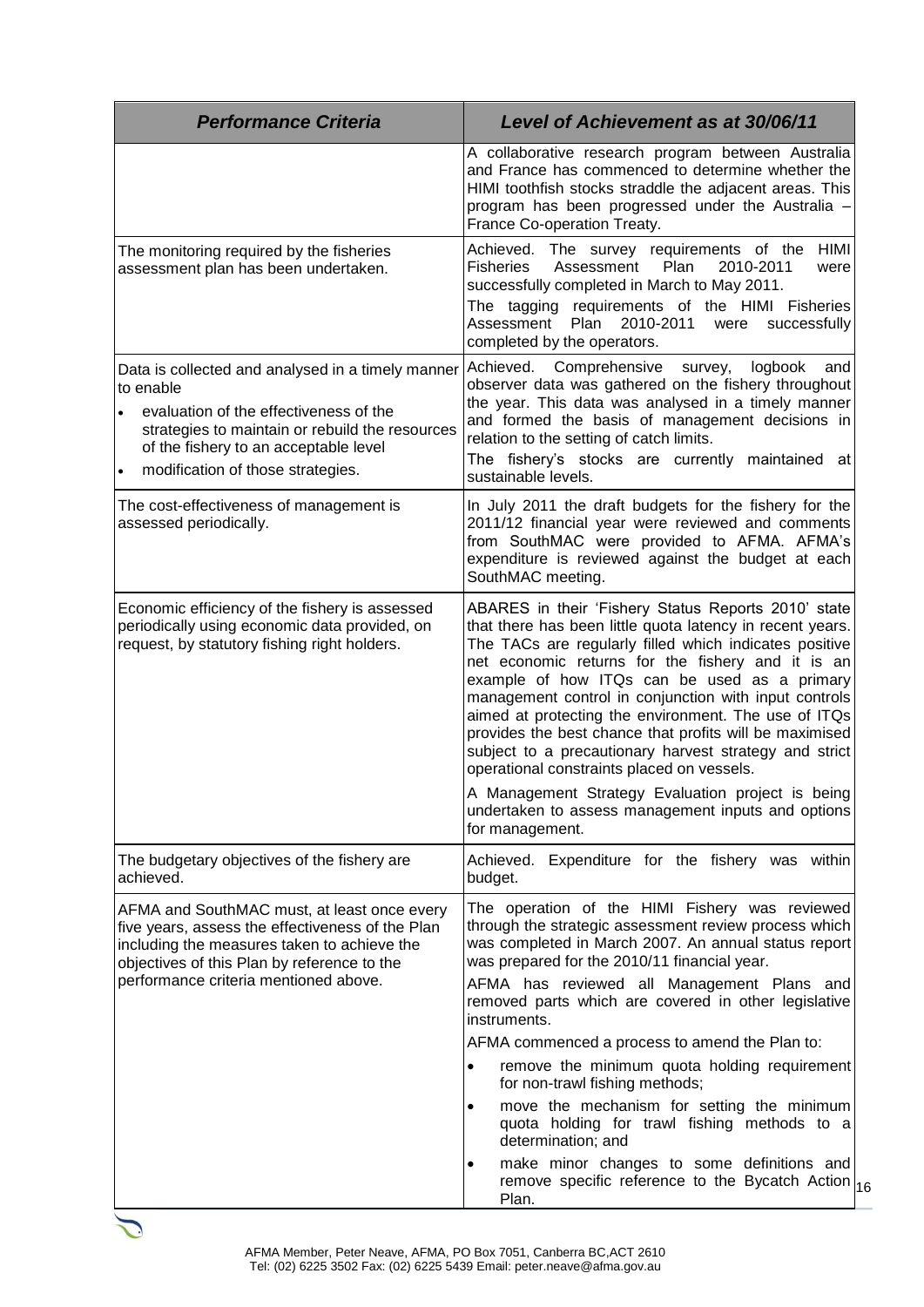| <b>Performance Criteria</b>                                                                                                                                            | <b>Level of Achievement as at 30/06/11</b>                                          |
|------------------------------------------------------------------------------------------------------------------------------------------------------------------------|-------------------------------------------------------------------------------------|
| AFMA must include in its annual report for a<br>financial year a statement of the extent to which<br>the performance criteria mentioned above were<br>met in the year. | Achieved.                                                                           |
| Each year, SouthMAC must assess the extent to<br>which the performance criteria mentioned above<br>have been met in that year.                                         | Achieved. SouthMAC provided input into the annual<br>review of the Management Plan. |



 $\mathcal{L}$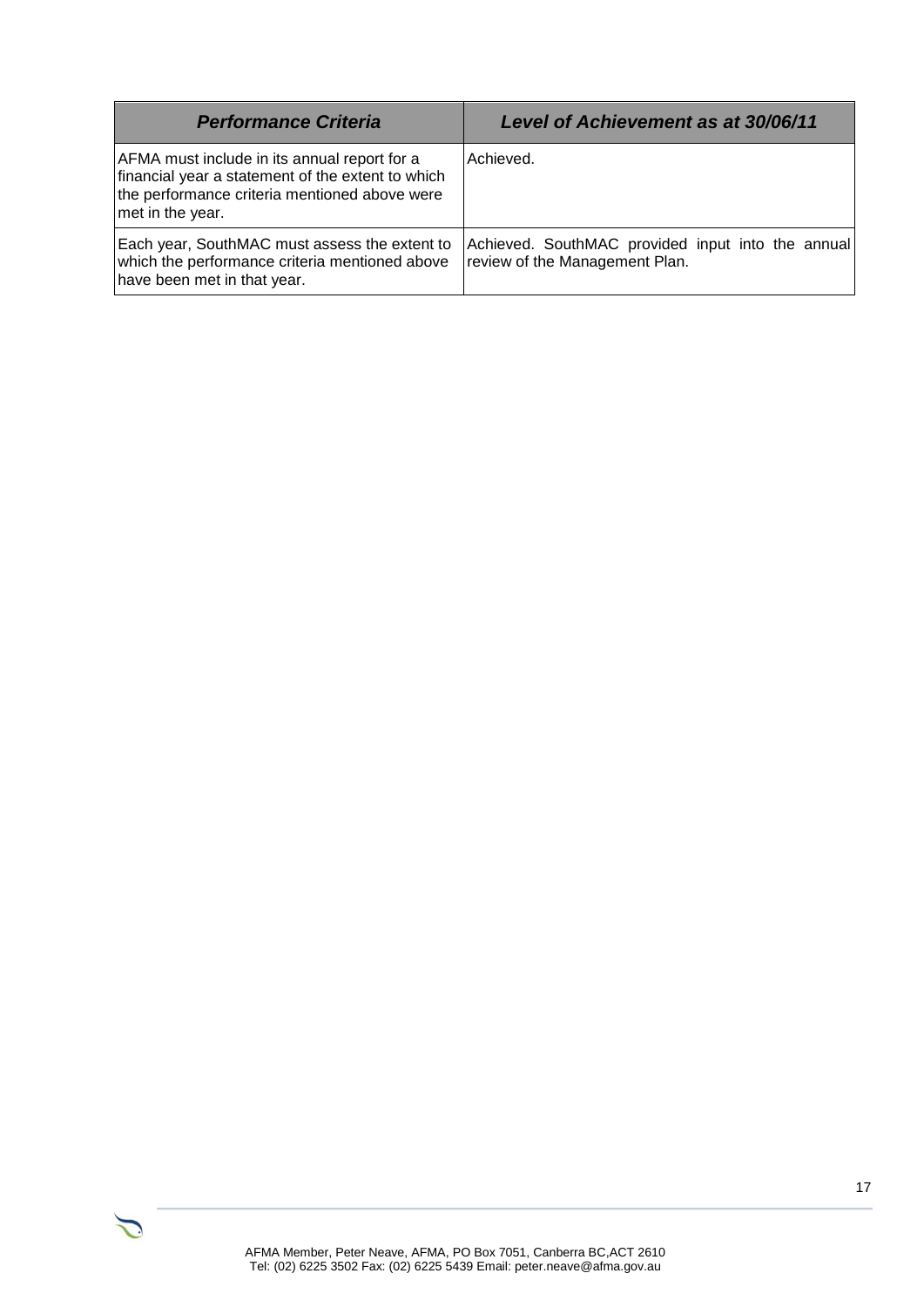## *Macquarie Island Toothfish Fishery Management Plan 2006*

| <b>Performance Criteria</b>                                                                                                                                                                                                                                                                                                                                                                                                                       | <b>Level of Achievement as at 30/06/11</b>                                                                                                                                                                                                                                                                                                                                                                                                                                                                                                                                                                                                                                                   |
|---------------------------------------------------------------------------------------------------------------------------------------------------------------------------------------------------------------------------------------------------------------------------------------------------------------------------------------------------------------------------------------------------------------------------------------------------|----------------------------------------------------------------------------------------------------------------------------------------------------------------------------------------------------------------------------------------------------------------------------------------------------------------------------------------------------------------------------------------------------------------------------------------------------------------------------------------------------------------------------------------------------------------------------------------------------------------------------------------------------------------------------------------------|
| AFMA includes in its annual report details of the<br>range and cost of services provided by AFMA in<br>that year.                                                                                                                                                                                                                                                                                                                                 | Achieved.                                                                                                                                                                                                                                                                                                                                                                                                                                                                                                                                                                                                                                                                                    |
| AFMA's management of the fishery is assessed<br>periodically and is acknowledged by government<br>and key stakeholders to be pursuing a cost<br>effective service.                                                                                                                                                                                                                                                                                | In July 2011 the draft budgets for the fishery for the<br>2011/12 financial year were reviewed and comments<br>from SouthMAC were provided to AFMA. AFMA's<br>expenditure is reviewed against the budget at each<br>SouthMAC meeting.                                                                                                                                                                                                                                                                                                                                                                                                                                                        |
| Patagonian toothfish population numbers must<br>not fall below the sustainable reference point<br>set.                                                                                                                                                                                                                                                                                                                                            | Achieved. The total allowable catch (TAC) for both<br>the Aurora Trough and Macquarie Ridge were set<br>using the agreed reference points.                                                                                                                                                                                                                                                                                                                                                                                                                                                                                                                                                   |
| A total allowable catch is set for Patagonian<br>toothfish for each fishing year, and that (unless<br>provision is made for corresponding reductions<br>in subsequent years) the amount of fish that<br>may be taken in a fishing year is not exceeded<br>in the year.                                                                                                                                                                            | Achieved. The catch limits were not exceededhe<br>Aurora Trough was exceeded in the 2010/11 season<br>which ended on 14 April 2011. The catch limits<br>bycatch species were not exceeded in the 2010/11<br>fishing season                                                                                                                                                                                                                                                                                                                                                                                                                                                                   |
| Statutory fishing rights are granted to eligible<br>persons.                                                                                                                                                                                                                                                                                                                                                                                      | Achieved. Statutory fishing rights have been granted<br>to eligible persons and are fully tradeable.                                                                                                                                                                                                                                                                                                                                                                                                                                                                                                                                                                                         |
| No more than three boats operate in the fishery<br>at any time unless AFMA has authorised more.                                                                                                                                                                                                                                                                                                                                                   | Achieved. One boat operated in the fishery during<br>the 2010/11 fishing season.                                                                                                                                                                                                                                                                                                                                                                                                                                                                                                                                                                                                             |
| Effective strategies are in place to ensure that<br>stocks of any depleted fish resources are being<br>rebuilt.                                                                                                                                                                                                                                                                                                                                   | Strategies are not required, as no depleted fish<br>stocks have been identified in the fishery.                                                                                                                                                                                                                                                                                                                                                                                                                                                                                                                                                                                              |
| The catch of species other than Patagonian<br>toothfish is reduced to, or kept at, a minimum,<br>and below a level that will allow stocks of the<br>species to be maintained at ecologically-<br>sustainable levels.                                                                                                                                                                                                                              | Achieved. The bycatch of the fishery has remained<br>well below defined reference points.                                                                                                                                                                                                                                                                                                                                                                                                                                                                                                                                                                                                    |
|                                                                                                                                                                                                                                                                                                                                                                                                                                                   | There are significant areas of the exclusive economic<br>zone (EEZ) around Macquarie Island that have been<br>set aside as marine protected areas, which have<br>been established under the National Representative<br>System of Marine Protected Areas. The Macquarie<br>Island Marine Park comprises almost one third of the<br>EEZ around Macquarie Island and contains one of<br>the world's largest 'no take' areas. The Aurora<br>Trough sector is the main trawl ground where the<br>majority of the trawl catch is taken and covers a total<br>of 130 square kilometres. The Marine Park covers<br>162,000 square kilometres, from a total EEZ area of<br>476,000 square kilometres. |
| Cost-effective and high quality research is<br>carried out in relation to the fishery in<br>accordance with a five year strategic research<br>plan, the results of which are<br>included in the assessment process of the<br>fishery<br>published in the assessment reports of the<br>$\bullet$<br>fishery<br>taken into consideration in determining the<br>۰<br>total allowable catch, and other management<br>arrangements, in a fishing year. | Achieved. A comprehensive research and data<br>gathering program is in place in line with the five year<br>strategic research plan for the fishery. The data<br>gathered are analysed and reviewed annually by the<br>Sub-Antarctic Resource Assessment Group and are<br>used in the annual stock assessments prepared by<br>CSIRO.                                                                                                                                                                                                                                                                                                                                                          |
| The bycatch action plan is reviewed each 6<br>months and a report about the operation of the<br>plan is prepared for the AFMA Board.                                                                                                                                                                                                                                                                                                              | There is no longer a bycatch action plan. Low levels<br>of bycatch were reported by observers. There were<br>interactions<br>reported<br>with<br>Threatened,<br>no<br>Endangered or Protected species.                                                                                                                                                                                                                                                                                                                                                                                                                                                                                       |

 $\tilde{C}$